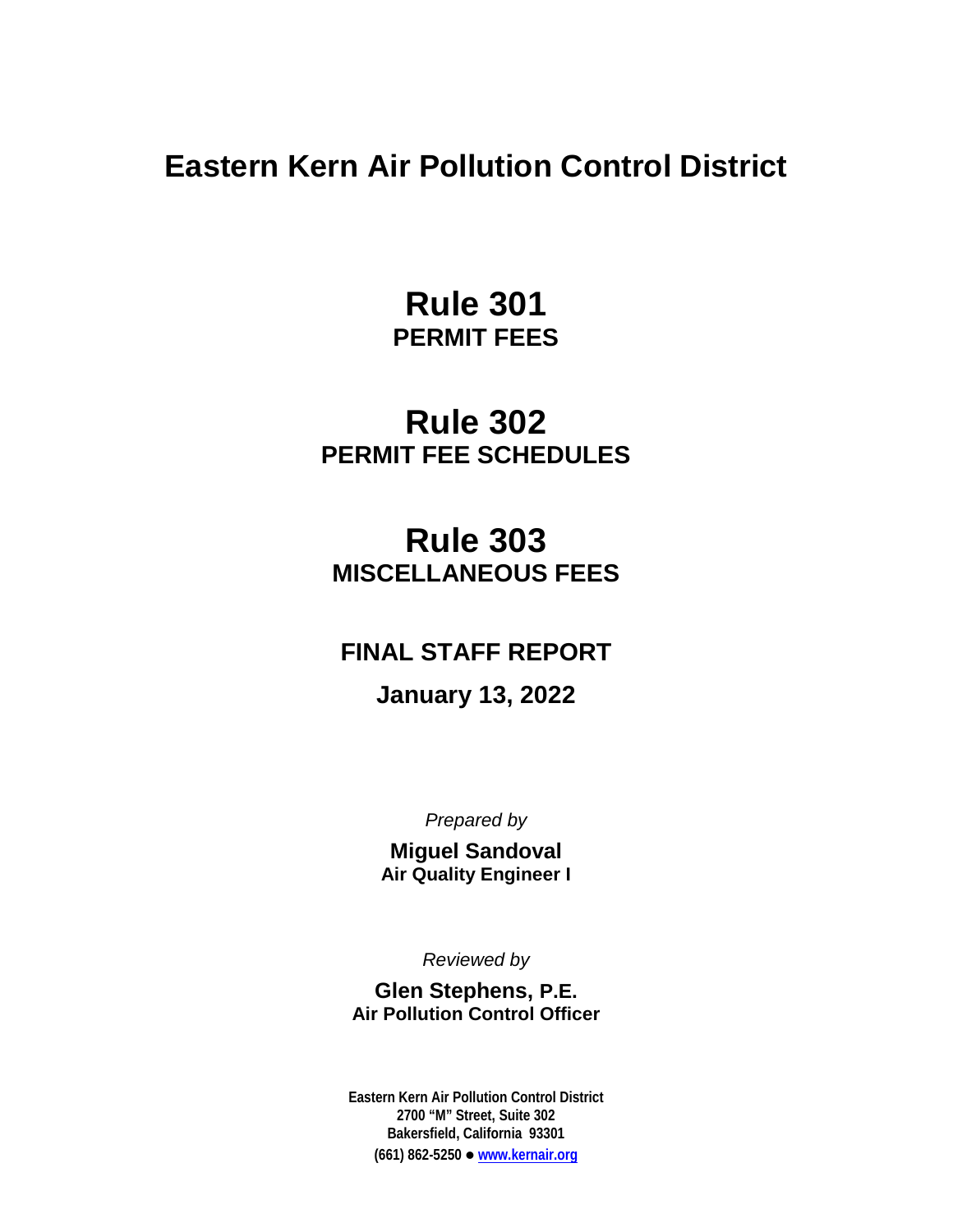# **Table of Contents**

| $\mathbf{L}$ |                   |                                                                             |
|--------------|-------------------|-----------------------------------------------------------------------------|
| II.          |                   |                                                                             |
| III.         |                   |                                                                             |
| IV.          |                   |                                                                             |
| V.           |                   |                                                                             |
| VI.          |                   |                                                                             |
|              |                   |                                                                             |
|              |                   |                                                                             |
| $IX_{-}$     |                   |                                                                             |
| X.           |                   |                                                                             |
|              |                   |                                                                             |
|              |                   |                                                                             |
|              |                   | APPENDIX A AMENDED: RULE 301, PERMIT FEES                                   |
|              |                   | APPENDIX B AMENDED: RULE 302, PERMIT FEE SCHEDULES<br>(STRIKEOUT UNDERLINE) |
|              |                   | APPENDIX C AMENDED: RULE 303, MISCELLANEOUS FEES                            |
|              |                   | APPENDIX D AMENDED: RULE 301, PERMIT FEES (STRIKEOUT<br><b>UNDERLINE)</b>   |
|              | <b>APPENDIX E</b> | AMENDED: RULE 302, PERMIT FEE SCHEDULES                                     |
|              | <b>APPENDIX F</b> | AMENDED: RULE 303, MISCELLANEOUS FEES (STRIKEOUT<br>UNDERLINE)              |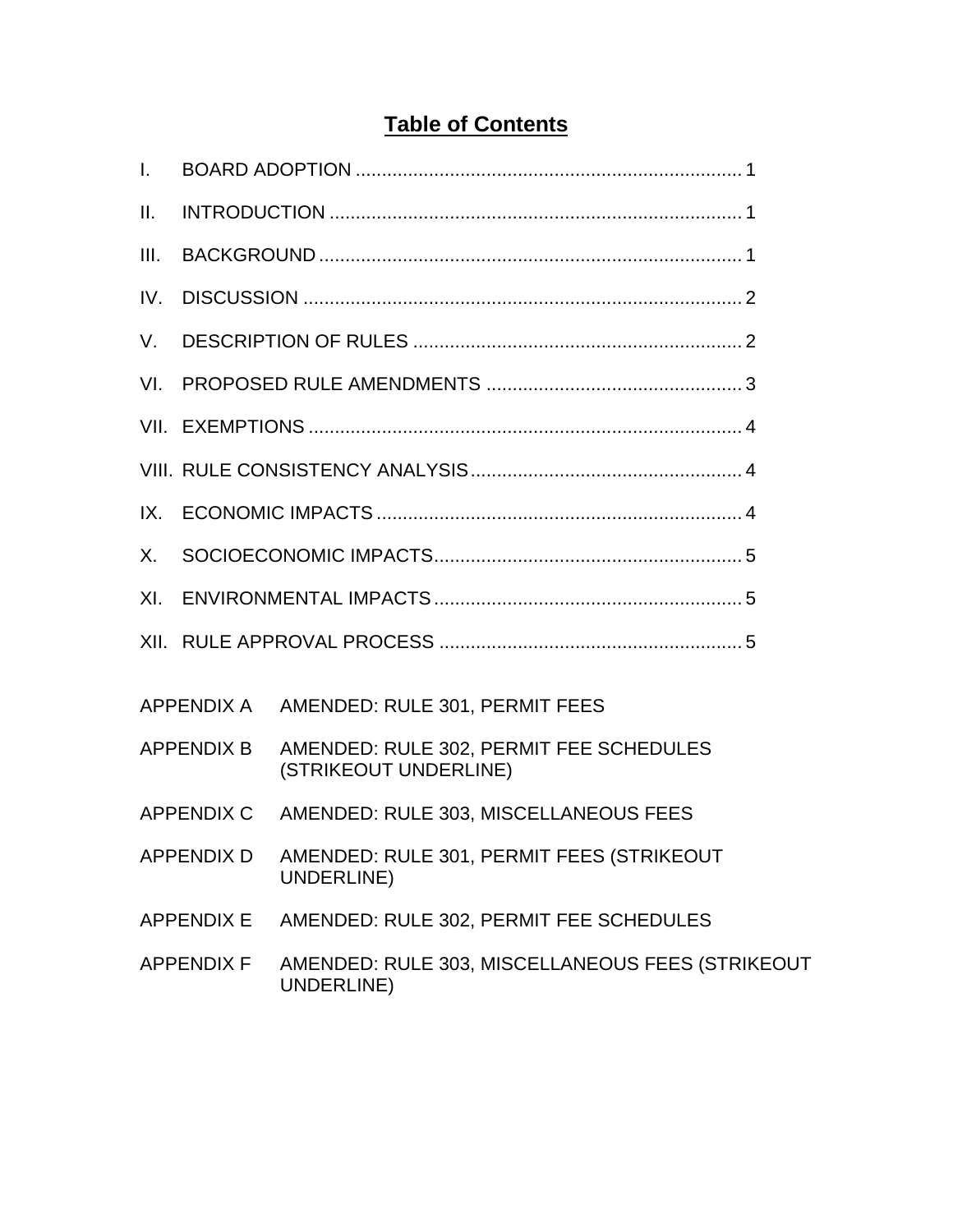# **I. BOARD ADOPTION**

The Eastern Kern Air Pollution Control District (District) Governing Board adopted amendments to Rules 301 (Permit Fees), 302 (Permit Fee Schedules) and 303 (Miscellaneous Fees) at an open hearing on January 13, 2022. The meeting was held at the District Board Chambers located at 414 W. Tehachapi Boulevard Suite D Tehachapi, CA 93561 and beginning at the hour of 2 PM.

A Notice of Public Hearing was duly published 30 days prior to this hearing in adjudicated newspapers: the Mojave Desert News, the Daily Independent, Tehachapi News, and the Bakersfield Californian. The notice requested written comments on the proposed Rule amendments and associated staff report by January 12, 2022. No comments were received.

Amended Rules 301, 302, and 303 became effective and enforceable upon adoption.

## **II. INTRODUCTION**

Rules 301, Permit Fees, 302, Permit Fee Schedules, and 303, Miscellaneous Fees were last amended March 12, 2015.

On October 20, 2021, the District held a public rule development workshop at the District Board Chambers in Tehachapi to present proposed amendments to Rules 301, 302, and 303. A 30-day public review and comment period followed the workshop, which ended November 19, 2021. The District received no comments.

Appendix A: Amended: Rule 301, Permit Fees.

Appendix B: Amended: Rule 301, Permit Fees (Strikeout underline).

Appendix C: Amended: Rule 302, Permit Fee Schedules.

- Appendix D: Amended: Rule 302, Permit Fee Schedules (Strikeout underline).
- Appendix E: Amended: Rule 303, Miscellaneous Fees.
- Appendix F: Amended: Rule 303, Miscellaneous Fees (Strikeout underline).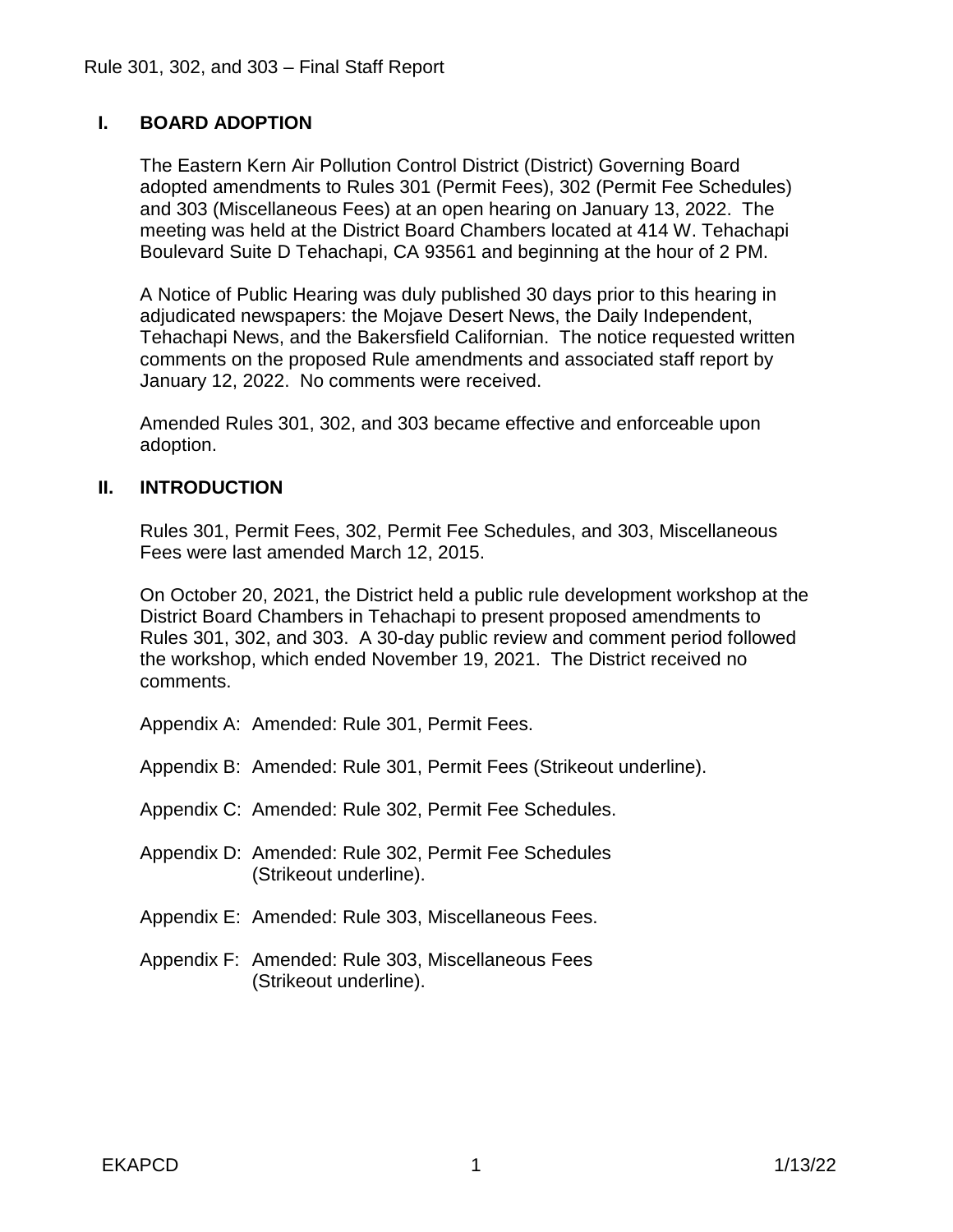# **III. BACKGROUND**

To attain the state and federal air quality standards, the Federal and California Clean Air Acts require the Eastern Kern Air Pollution Control District (District) is required to permit stationary sources, develop attainment plans, adopt rules and regulations, implement programs to reduce emissions, and ensure that permitted stationary sources of air pollutants are in compliance with all applicable federal, state, and District rules. The revenue to fund the District's annual operating budget for these programs primarily comes from District Fees (Regulation III). The District has not implemented an across-the-board fee increase since 2008, however inflation and general operation costs continue to increase. The District has also seen an increase in new programs and responsibilities. Overall, District expenses have increase by 92% in the last 16 years. The increase in fees will offset costs associated with processing applications, day to day operations, execution of attainment related projects, and adjust for the past 13 years of inflation.

The District's primary responsibility is overseeing stationary sources in Eastern Kern County. The District's annual operating budget comes from various sources but is almost exclusively funded by fees imposed on these sources. A minor portion of District operational activities (1%) are funded by state subvention. Other state grant funds, such as the Carl Moyer Program, are pass-through funds for emission reduction projects within the District. The fees collected through a surcharge on motor vehicle registrations (DMV Fees) are also primarily used for pass-through vehicle related emission reduction projects.

The District receives a small percentage of the grant funds for administrative costs, which covers approximately 1.6% of the District's operating expenses. A portion of the DMV Fees are used for air monitoring services and equipment and for outside plan development assistance. The District also receives federal funds from the Environmental Protection Agency (EPA) to partially fund operation of two PM2.5 air monitoring instruments.

## **IV. DISCUSSION**

California Health & Safety Code 42311(a) provides air districts the authority to adopt fee schedules to cover the costs of permitting stationary sources of air pollution. Since 2008, the District has minimized the need for fee increases by adhering to fiscally-conservative principles cross training staff to preform multiple functions. In spite of complying with multiple new state and federal mandates, the District has not required an across-the-board fee increase since 2008. In fact, the District's fees have only increase by 15% across-the-board over the last 22 years. At the same time Consumer Price Index inflation has increase 42% from 2000-2017. Similarly, other air districts have adjusted their fees upwards multiple times over time period, resulting in a significant cumulative difference in fee increases amongst air Districts.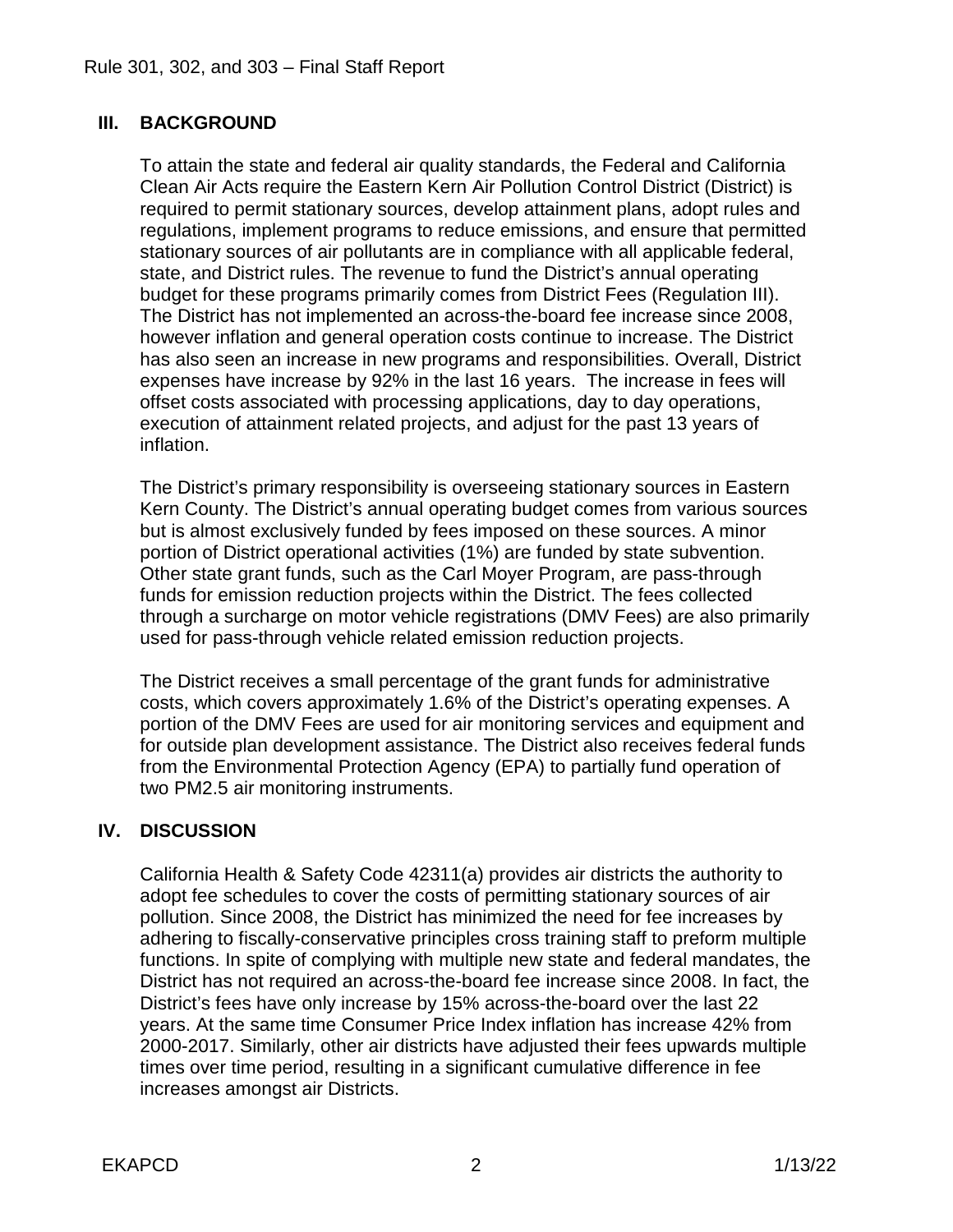Comparison with Other Districts

(Historical permit fee increases, 2000-2017)

| Bay Area           | 201.1% |
|--------------------|--------|
| <b>South Coast</b> | 77.0%  |
| Sacramento         | 57.8%  |
| San Joaquin Valley | 27.6%  |
| Eastern Kern       | 15%    |

## **Examples of New State and Federal Mandates and Additional Workload** •

- New ozone and PM attainment plans in the next two years
- Develop major rules for contingency
- Residential Wood Burning Permit Portal
- Increased work associated with new state emission inventory regulations including Emission Inventory Criteria and Guidelines (EICG) and Criteria and Toxics Regulation (CTR) pursuant to AB 617.

# **V. DESCRIPTION OF RULES**

### **Rule 301**

Requires every applicant for an ATC, PTO, Request for Exemption, or Agricultural Engine Registration to pay a nonrefundable filing fee of \$120. If an application is filed for a PTO by reason of transfer of ownership or a change in the company's name and no alteration, addition, or transfer of location has been made, the applicant shall pay a \$65 filing fee.

## **Rule 302**

Requires a first year fee according to the equipment type and size to be paid before issuance of ATC. These fees will also be billed every year for PTO renewal once construction is complete. In determining fees to be charged, applicable equipment within each process requiring a permit shall be totaled for each schedule. In the event that more than one fee schedule is applicable to a PTO, the governing schedule shall be that resulting in the higher fee.

## **Rule 303**

Requires an application processing fee for engineering analysis based on the number of hours spent completing each project. Emissions testing, CEQA document preparation, portable equipment inspections and preliminary consultation may require additional fees, which will be determined by the Control Officer. Priority processing is also available and has a separate overtime hourly processing rate.

## **VI. PROPOSED RULE AMENDMENTS**

## **Rule 301**

The current Rule requires a filing fee \$120 for regular applications and \$65 for transfer of ownership application. District is proposing an overall fee increase of 10%. This equates to a \$130 filing fee and a transfer of ownership fee of \$70.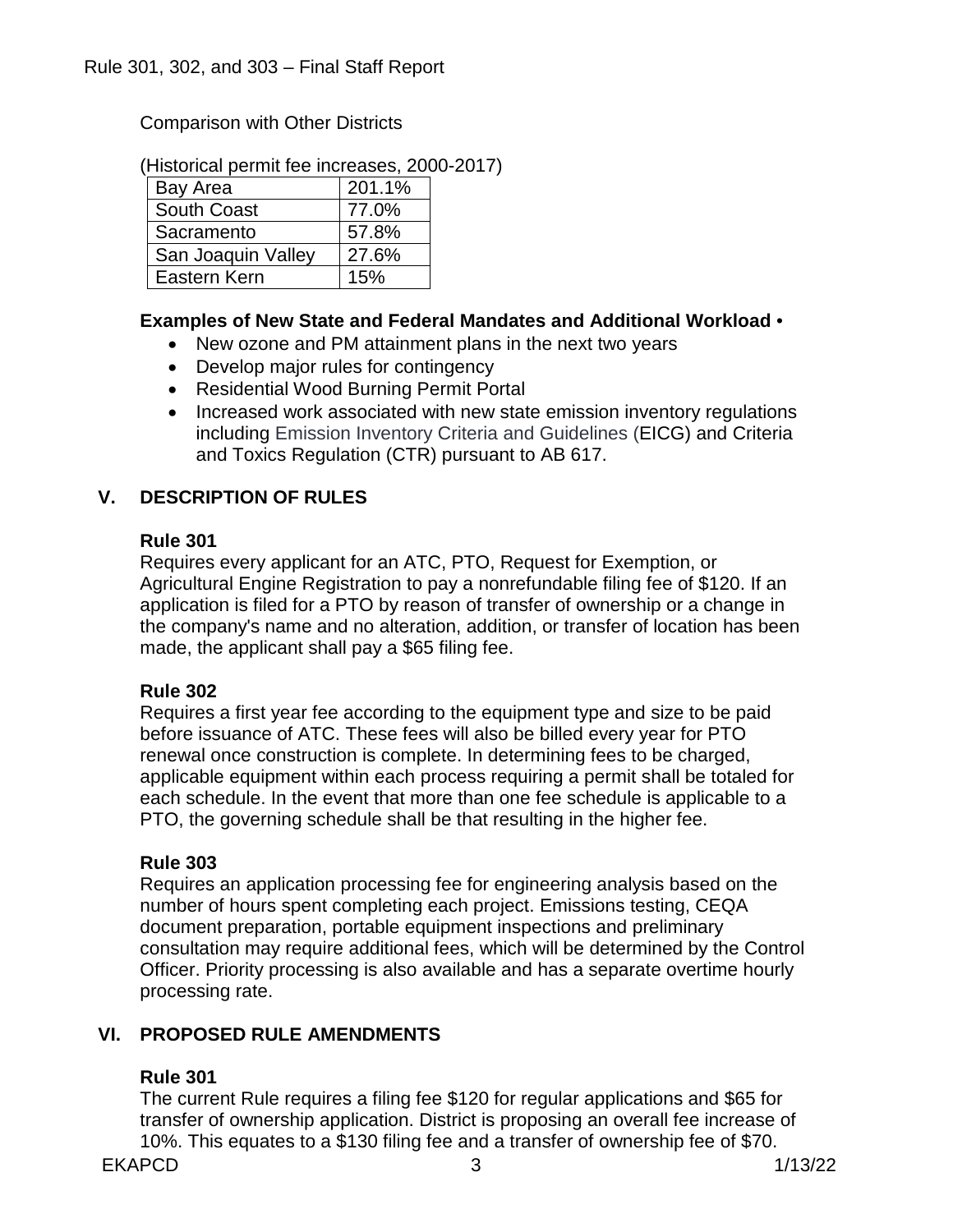Currently, fees pursuant to Rule 301 apply to all Authority to Construct, Permit to Operate, Request for Exemption, and Agricultural Engine Registration. District is proposing to add language clarifying applicability for Title V Permits pursuant to Rule 201.1. Section I, Filling Fee of Rule 301 has been revised to read as follows: Every applicant for an Authority to Construct, Permit to Operate, Title V Permit to Operate pursuant to Rule 201.1, Authority to Construct Renewal, Request for Exemption, or Agricultural Engine Registration shall pay a nonrefundable filing fee of \$130. Filling fee increased from \$120 to \$130 and transfer of ownership fee increased from 65 to \$70. Additionally, under Section III, reference to Rule 202 Section II.K.5-7 will be corrected to read "Section II.M". Reference to Section II.K.5-7 is no longer valid since Rule 202 has been amended.

# **Rule 302**

As mention before, fee schedules pursuant to Rule 302 have not increased since 2008. Rule 302 was modified in 2015 to incorporate Schedule 7, Stationary Agricultural Engine Registration fee schedule and a Commercial Solar Power Generation Schedule as Schedule 12. District is proposing a fee increase of 10% across-the-board. The proposal includes increasing fees listed in Rule 302 by 5% starting in fiscal year 2022/2023 and an additional 5% starting in fiscal year 2023/2024. Amended rule with fee changes is listed in appendix B.

# **Rule 303**

For amended Rule 303, the District is proposing an hourly engineering analysis fee increase from \$100 to \$110 per hour. This change will be implemented to cover the costs associated with processing and engineering analysis. Similar to Rule 302, the District is also proposing a phased fee increase, 5% starting in fiscal year 2022/23 and an additional 5% starting in fiscal year 2023/24.

# **VII. EXEMPTIONS**

If equipment is required to have an ATC/PTO, then it is subject to Rule 301, 302, or 303 and therefore not exempt from these Rules.

# **VIII. RULE CONSISTENCY ANALYSIS**

Pursuant to Section 40727.2 of the California Health and Safety Code (CH&SC), prior to adopting, amending, or repealing a rule or regulation, the District is required to perform a written analysis that identifies and compares the air pollution control elements of amended rules with the corresponding elements of existing or proposed District and EPA rules, regulations, and guidelines that apply to the same source category. Applicability of the amended rules was the element analyzed. All facilities will be subject to Amended Rules 301, 302 and 303.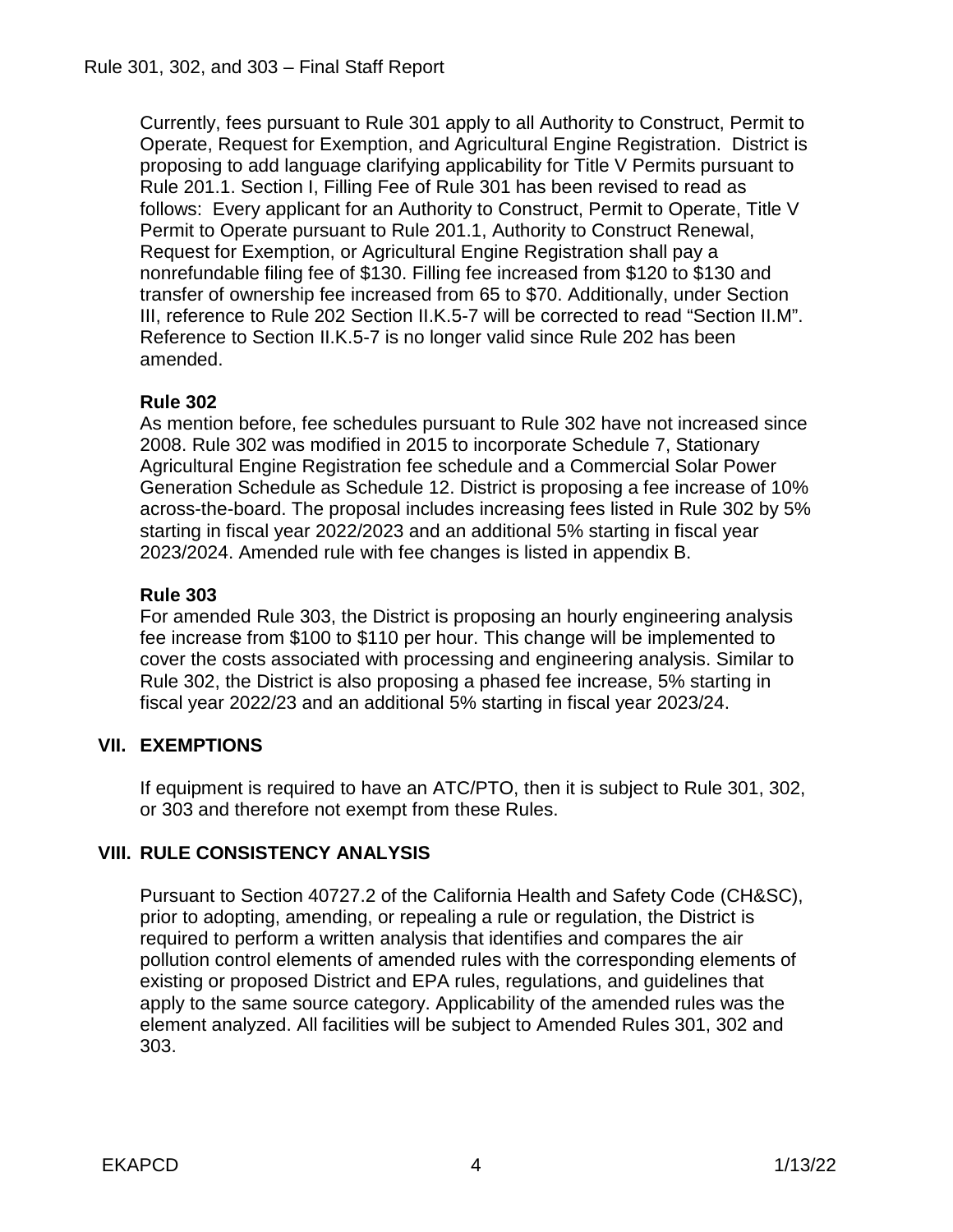# **IX. ECONOMIC IMPACTS**

## **Rule 301**

Pursuant to State law, the District is required to analyze the cost effectiveness of any proposed rule amendment that implements Best Available Retrofit Control Technology (BARCT). The draft amendments do not add BARCT requirements and therefore are not subject to the cost effectiveness analysis mandate. Additionally, state law requires the District to analyze the socioeconomic impacts of any proposed rule amendment that significantly affects air quality or strengthens an emission limitation. The draft amendments will have neither effect, and are therefore not subject to the socioeconomic analysis mandate. Amended Rule 301 pose no significant cost to industry.

# **Rule 302**

The increase in staff workload pursuant to attainment plan and rule development along with additional resources required for implementing the District's air toxic program (AB2588) and new additional requirements for maintaining emission inventories pursuant to AB617. Each year the District receives approximately \$1,360,000 from Permit to Operate Fees pursuant to Rule 302, which covers approximately 30% of the department's annual expenses. The 10% increase in permit fees across the board is expected to recoup an additional \$130,000 which will be used to offset impending operating costs to the District.

## **Rule 303**

Hourly engineering analysis fee will increase \$10 an hour, which is a 10% increase spread over 6 years. Each year the District receives approximately \$41,000 from engineering analysis fees, which only covers 1% of the department's annual expenses. The increase will offset engineering time and increasing operating costs of the District.

# **X. SOCIOECONOMIC IMPACTS**

CHSC Section 40728.5 exempts districts with a population of less than 500,000 persons from the requirement to assess the socioeconomic impacts of proposed rules. Eastern Kern County population is below 500,000 persons.

# **XI. ENVIRONMENTAL IMPACTS**

Both the California Environmental Quality Act (CEQA) and ARB policy require an evaluation of the potential adverse environmental impacts of proposed projects. The intent of Rules 301, 302 and 303 is to outline fee requirements of the District. An additional consideration is the impact that each rule may have on the environment. The District has determined that no significant adverse environmental impacts should occur as a result of adopting amendments to Rules 301, 302 and 303. Pursuant to the Section 15061, Subsections (2) & (3) of the CEQA Guidelines, staff has prepared and filed a Notice of Exemption for this project.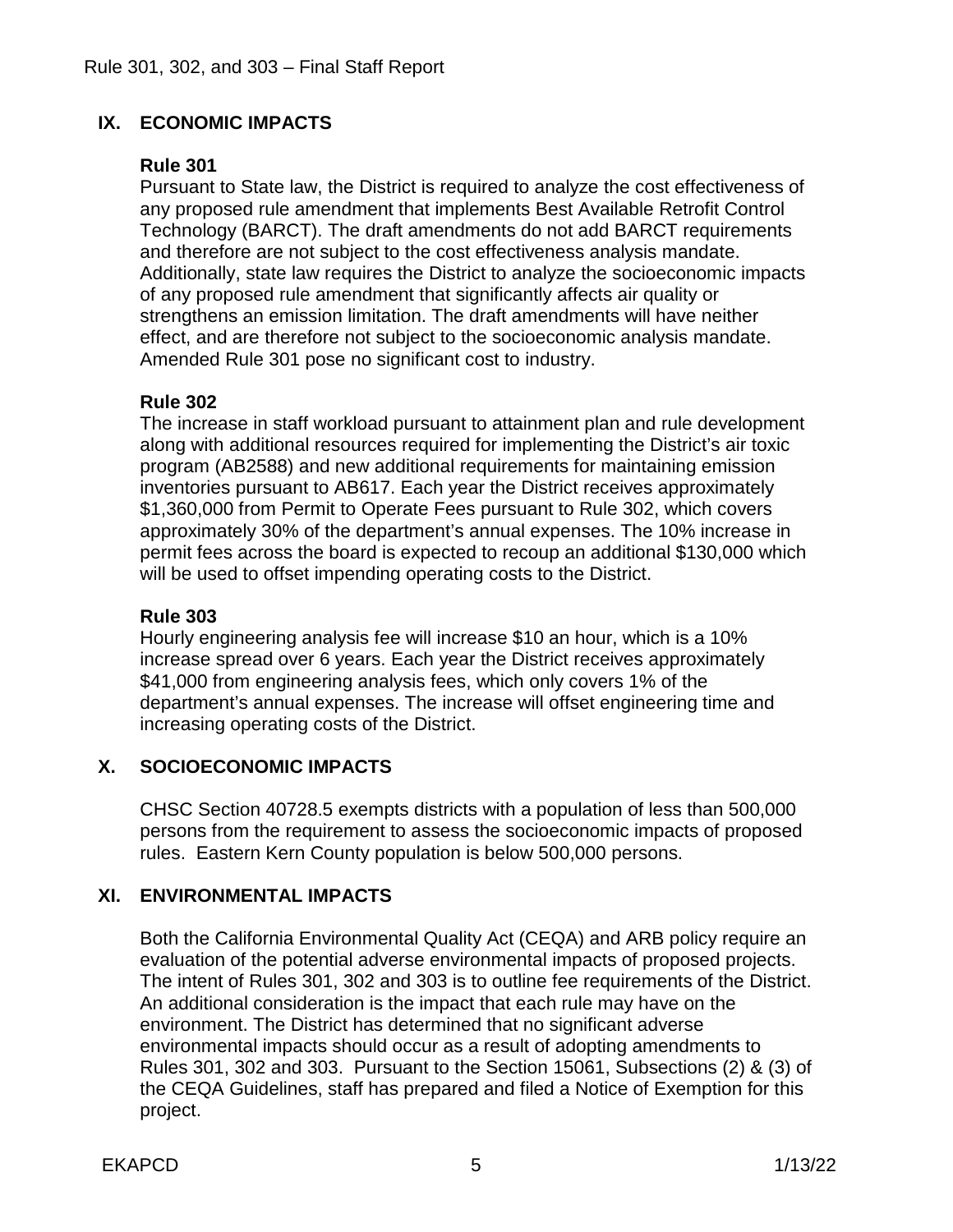# **APPENDIX A**

**AMENDED RULE 301**

# **PERMIT FEES**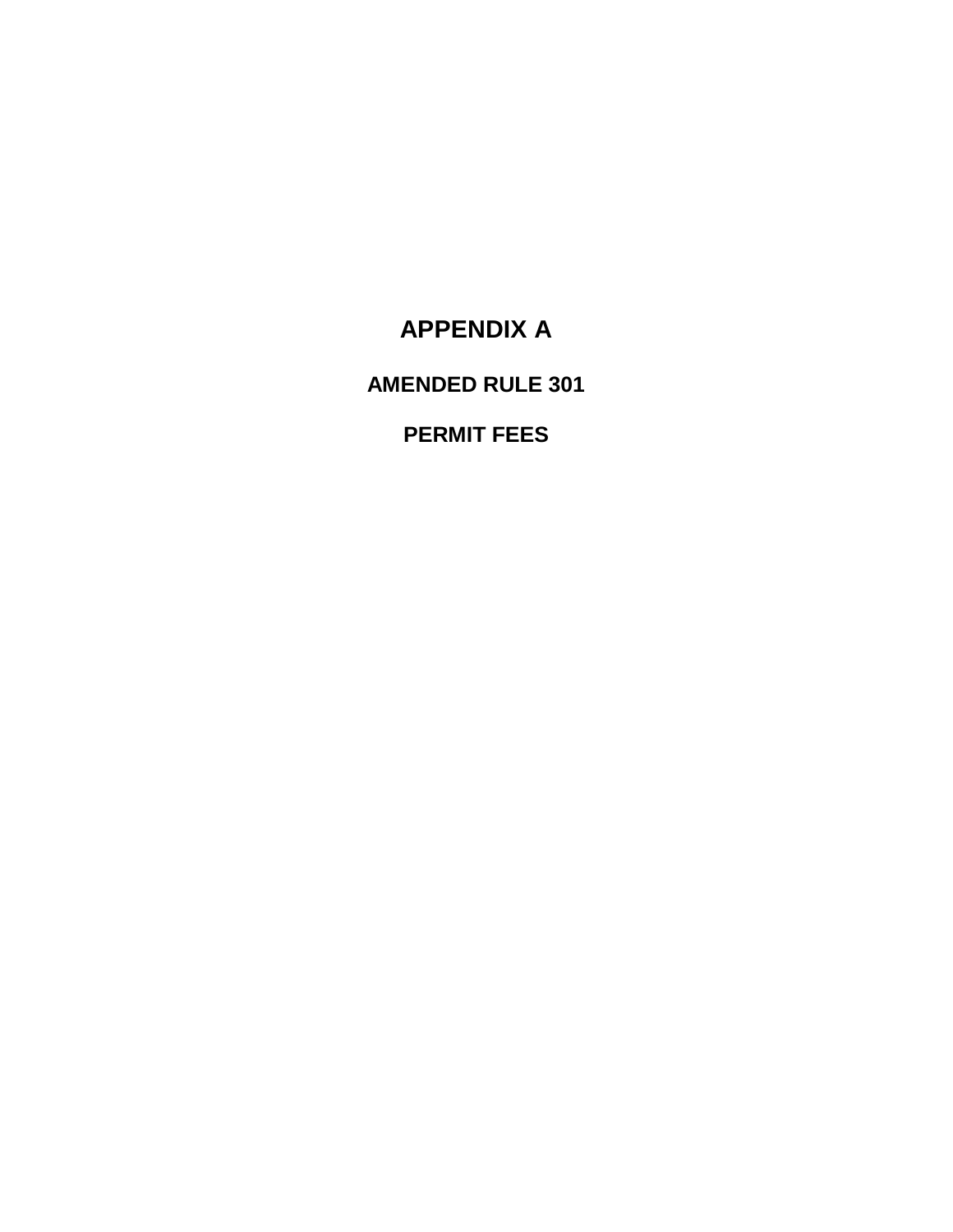**RULE 301 Permit Fees -** Adopted 4/18/72; Amended 6/20/78, 6/30/80, 12/15/80; 6/29/81, 4/28/86; 6/29/87, 7/11/88; 6/01/93, 11/14/96, 9/04/97, 1/08/98, 3/13/08, 3/12/15, 1/13/22

## **I. Filing Fee**

Every applicant for an Authority to Construct, Permit to Operate, Title V Permit to Operate pursuant to Rule 201.1, Authority to Construct Renewal, Request for Exemption, or Agricultural Engine Registration shall pay a nonrefundable filing fee of \$130.

If an application is filed for a Permit to Operate by reason of transfer of ownership from one person to another, or a change in the company's name to a Permit to Operate that had previously been granted, and no alteration, addition, or transfer of location has been made, the applicant shall pay a \$70 filing fee.

### **II. Authority to Construct, Permit to Operate, and Exemption Issuance Fees**

- A. For issuance of an Authority to Construct, an initial district Permit to Operate, Title V Permit to Operate, or an initial Request for Exemption pursuant to Rule 202 Section II.M, the applicant shall pay fees as prescribed in Rule 302. For issuance of an Authority to Construct, or Permit Exemption application processing fees shall also be paid as prescribed in Rule 303.
- B. If an application for an Authority to Construct, Permit to Operate or a Request for Exemption is canceled, or if an Authority to Construct, Permit to Operate, or a Request for Exemption is denied and such denial becomes final, filing fees paid pursuant to this Rule shall not be refunded or applied to any subsequent application.
- C. In the event an Authority to Construct, Permit to Operate or a Request for Exemption is granted by the Hearing Board after denial by the Control Officer or after the applicant deems his application denied, the applicant shall pay fees as prescribed in Rule 302 for issuance of the permit upon receipt of a written statement from the District of fees due.
- D. After determination by the District of appropriate fees due, a written statement for fees due shall be mailed or delivered to the applicant. Nonpayment of fees due after 30 days of receipt of such statement may result in cancellation of the application.
- E. Receipt of a statement for initial permit fees due for existing equipment not requiring an Authority to Construct shall serve as a temporary Permit to Operate for 30 days. The Control Officer may extend this period with adequate justification.

#### **III. Permit to Operate and Exemption Renewal Fee**

Annually on the anniversary of issuance of a Permit to Operate the permittee shall pay a renewal fee as prescribed in Rule 302. On the second anniversary of granting of a Request for Exemption issued pursuant to Rule 202 Section II.M, the holder of the exemption shall pay a \$130 renewal fee and biennially thereafter. The holder of permits or exemptions with more than one anniversary date may adjust annual renewal payments to a single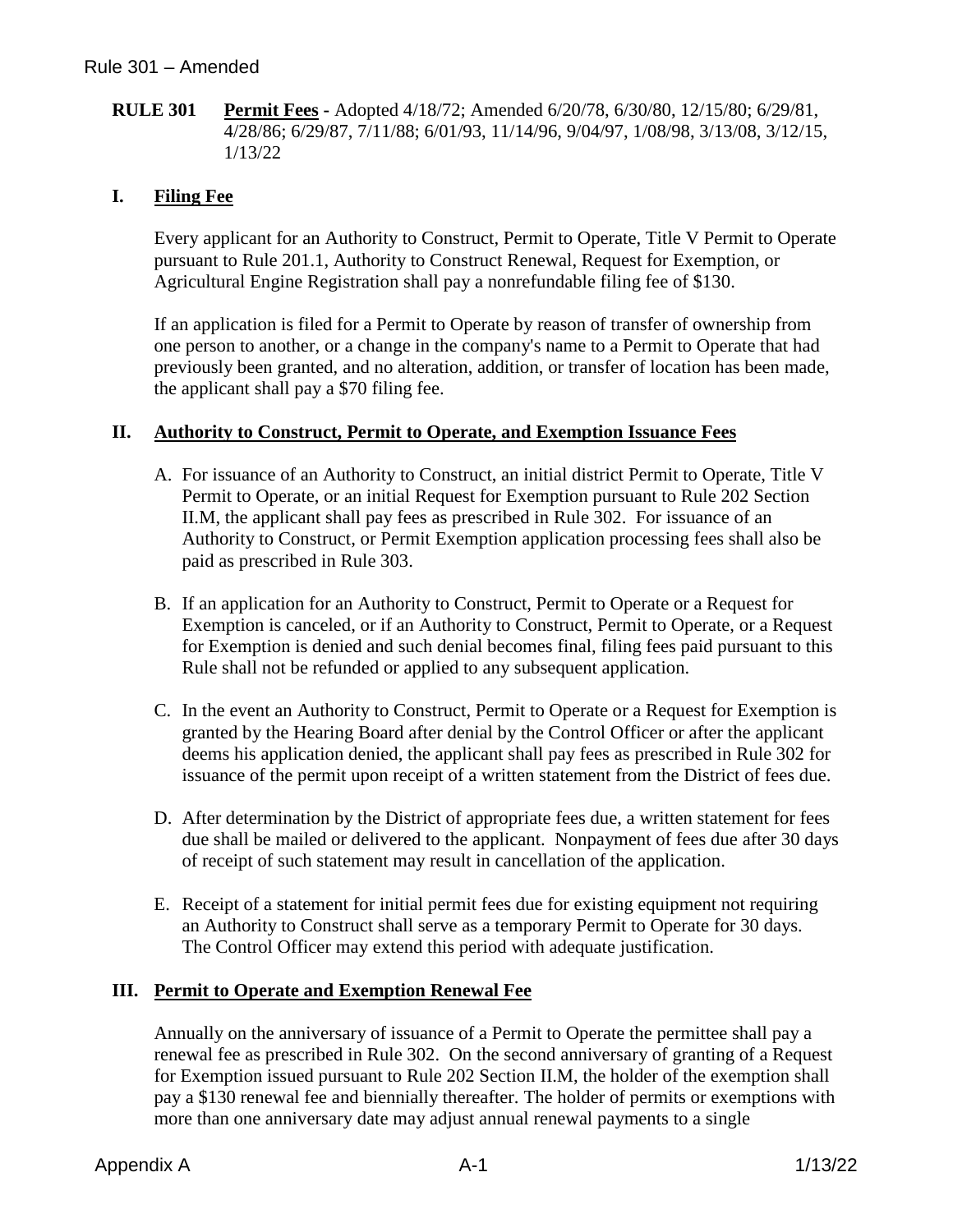anniversary date by prorating renewal fee(s) as necessary. If the renewal fee is not paid within 30 days after it becomes due, the Control Officer shall promptly send a second notice to the permittee. If the fee is not paid within 30 days after such second notice, the permit may be revoked and the Control Officer shall so notify the permittee by mail.

# **IV. Alteration of Equipment Fee**

If an application is filed for an Authority to Construct or modified Permit to Operate by reason of alterations or additions to any existing equipment, the applicant may be subject to assessment of a fee resulting from the increase in total equipment rating used in Rule 302 to determine the applicable fee. Such fee will be due if the increase in rating results in a higher applicable fee schedule. Where there is no change in such rating or applicable fee schedule, the applicant shall pay only the filing fee and application processing fee required herein.

## **V. Multiple Locations**

When a permit has been issued to operate portable equipment at two or more locations, only one annual renewal fee shall be charged.

# **VI. Duplicate Permit**

A request for a duplicate Authority to Construct, Permit to Operate or Exemption shall be made in writing to the Control Officer within 10 days after the destruction, loss or defacement of such document. Copy fees shall be charged in accordance with current Kern County Administrative Office policy.

*Remainder of Page Intentionally Left Blank*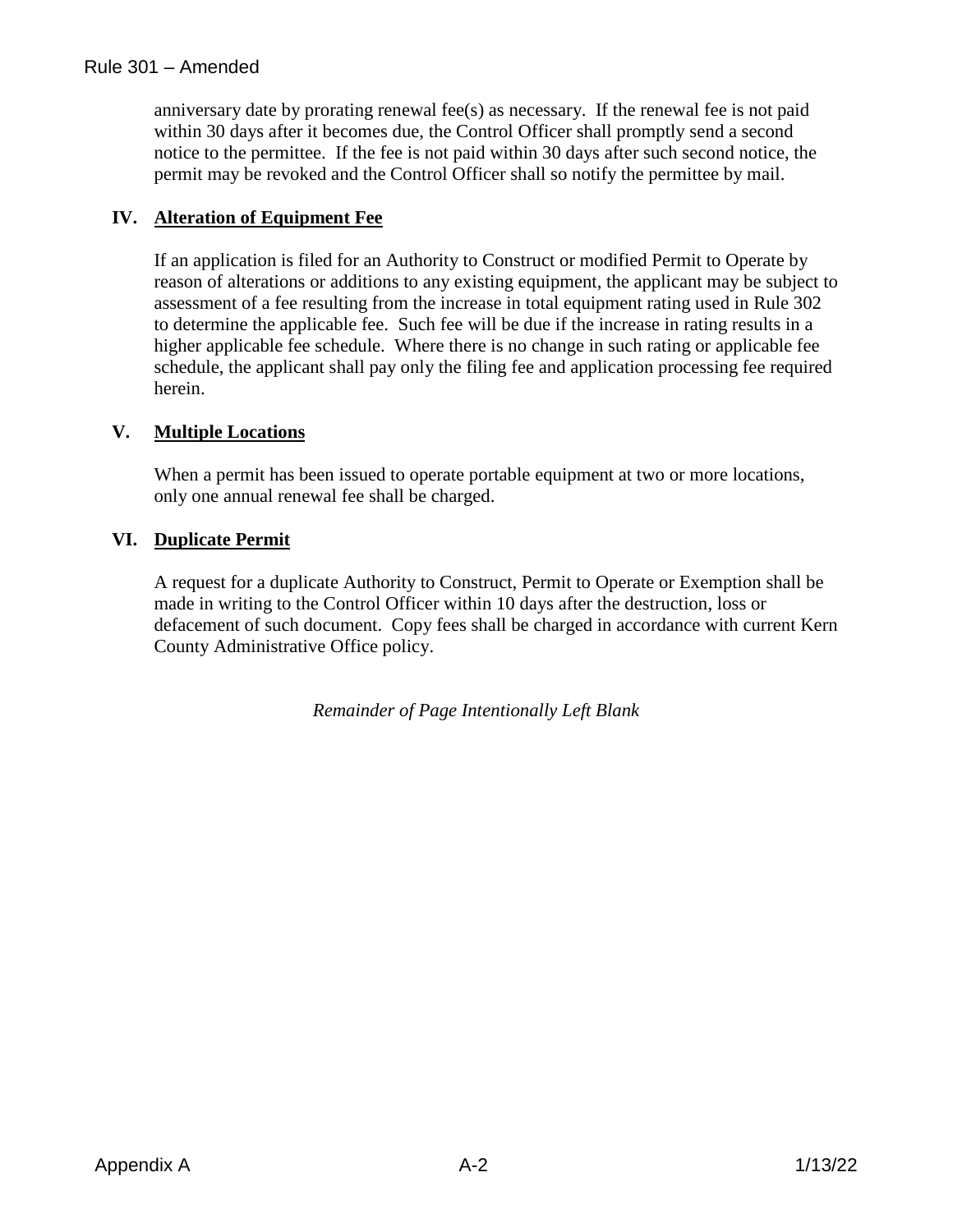# **APPENDIX B**

**AMENDED RULE 301**

**PERMIT FEES**

**STRIKEOUT UNDERLINE**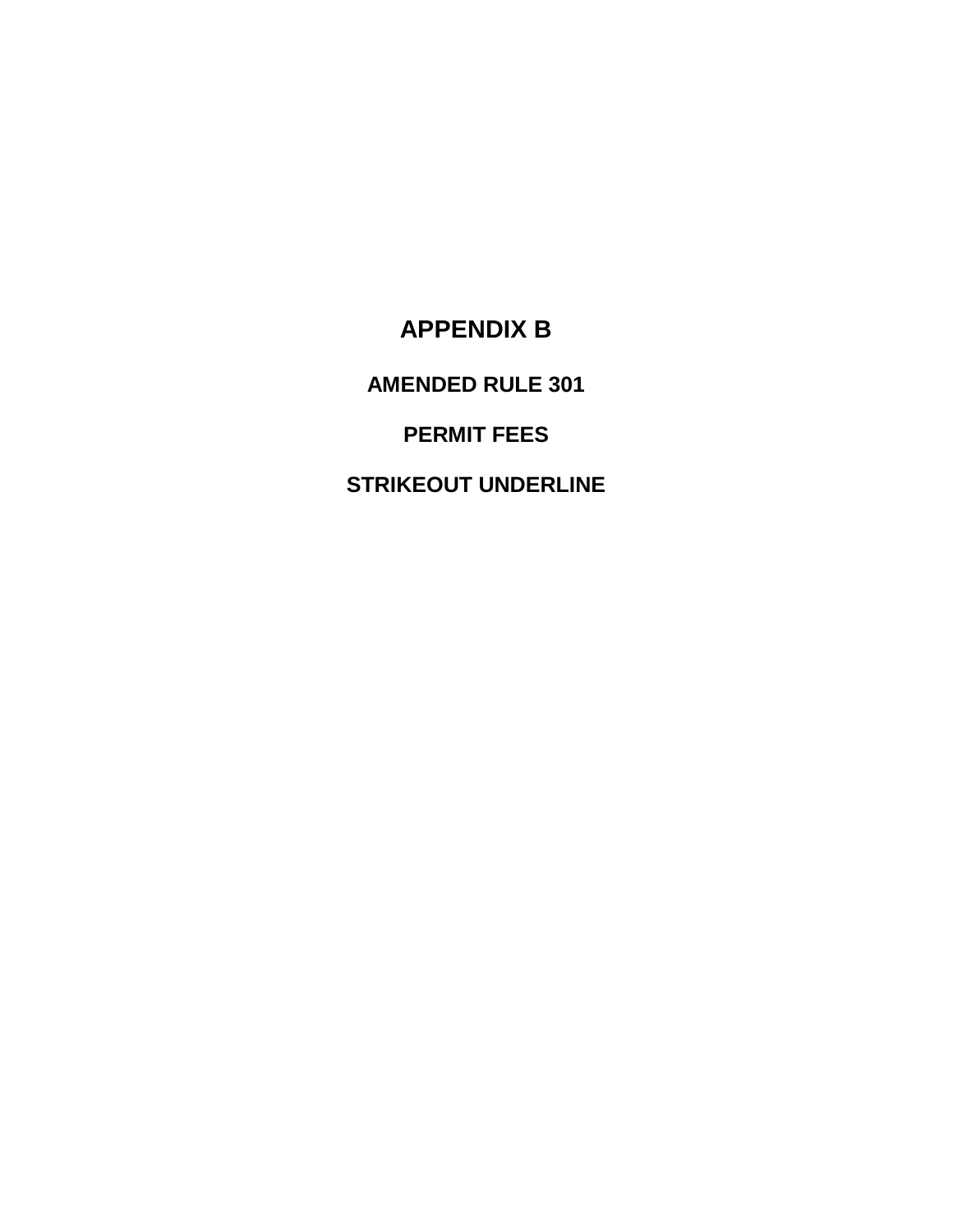### **RULE 301 Permit Fees -** Adopted 4/18/72; Amended 6/20/78, 6/30/80, 12/15/80; 6/29/81, 4/28/86; 6/29/87, 7/11/88; 6/01/93, 11/14/96, 9/04/97, 1/08/98, 3/13/08, 3/12/15, 1/13/22

## **I. Filing Fee**

Every applicant for an Authority to Construct, Permit to Operate, Title V Permit to Operate pursuant to Rule 201.1, Authority to Construct Renewal, Request for Exemption, or Agricultural Engine Registration shall pay a nonrefundable filing fee of  $$130120$ .

If an application is filed for a Permit to Operate by reason of transfer of ownership from one person to another, or a change in the company's name to a Permit to Operate that had previously been granted, and no alteration, addition, or transfer of location has been made, the applicant shall pay a \$7065 filing fee.

### **II. Authority to Construct, Permit to Operate, and Exemption Issuance Fees**

- A. For issuance of an Authority to Construct, an initial district Permit to Operate, Title V Permit to Operate, or an initial Request for Exemption pursuant to Rule 202 Section II. $M<sub>K.5–7</sub>$ , the applicant shall pay fees as prescribed in Rule 302. For issuance of an Authority to Construct, or Permit Exemption application processing fees shall also be paid as prescribed in Rule 303.
- B. If an application for an Authority to Construct, Permit to Operate or a Request for Exemption is canceled, or if an Authority to Construct, Permit to Operate, or a Request for Exemption is denied and such denial becomes final, filing fees paid pursuant to this Rule shall not be refunded or applied to any subsequent application.
- C. In the event an Authority to Construct, Permit to Operate or a Request for Exemption is granted by the Hearing Board after denial by the Control Officer or after the applicant deems his application denied, the applicant shall pay fees as prescribed in Rule 302 for issuance of the permit upon receipt of a written statement from the District of fees due.
- D. After determination by the District of appropriate fees due, a written statement for fees due shall be mailed or delivered to the applicant. Nonpayment of fees due after 30 days of receipt of such statement may result in cancellation of the application.
- E. Receipt of a statement for initial permit fees due for existing equipment not requiring an Authority to Construct shall serve as a temporary Permit to Operate for 30 days. The Control Officer may extend this period with adequate justification.

### **III. Permit to Operate and Exemption Renewal Fee**

Annually on the anniversary of issuance of a Permit to Operate the permittee shall pay a renewal fee as prescribed in Rule 302. On the second anniversary of granting of a Request for Exemption issued pursuant to Rule 202 Section II.  $K=7M$ , the holder of the exemption shall pay a \$130120 renewal fee and biennially thereafter. The holder of permits or exemptions with more than one anniversary date may adjust annual renewal payments to a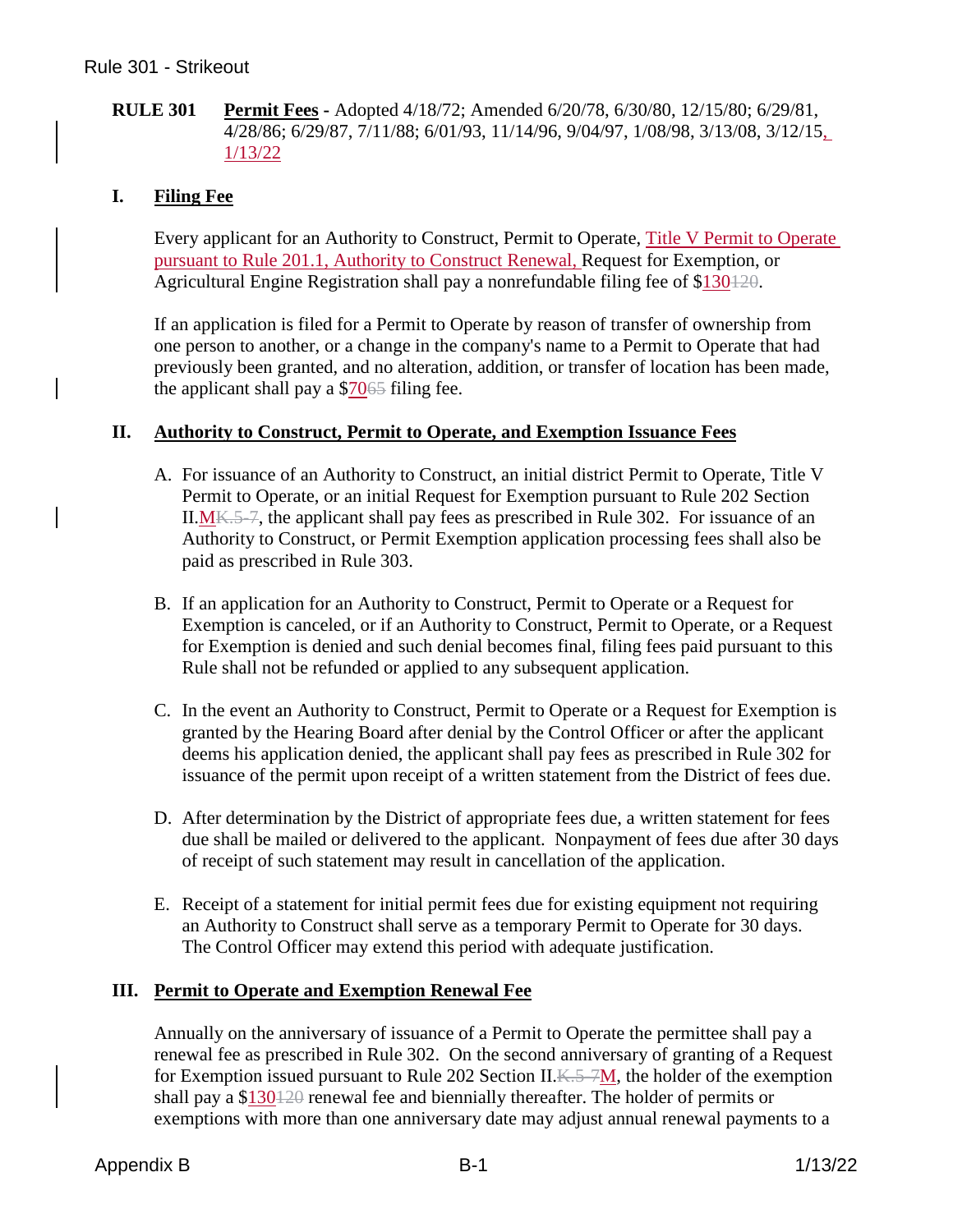single anniversary date by prorating renewal fee(s) as necessary. If the renewal fee is not paid within 30 days after it becomes due, the Control Officer shall promptly send a second notice to the permittee. If the fee is not paid within 30 days after such second notice, the permit may be revoked and the Control Officer shall so notify the permittee by mail.

# **IV. Alteration of Equipment Fee**

If an application is filed for an Authority to Construct or modified Permit to Operate by reason of alterations or additions to any existing equipment, the applicant may be subject to assessment of a fee resulting from the increase in total equipment rating used in Rule 302 to determine the applicable fee. Such fee will be due if the increase in rating results in a higher applicable fee schedule. Where there is no change in such rating or applicable fee schedule, the applicant shall pay only the filing fee and application processing fee required herein.

## **V. Multiple Locations**

When a permit has been issued to operate portable equipment at two or more locations, only one annual renewal fee shall be charged.

## **VI. Duplicate Permit**

A request for a duplicate Authority to Construct, Permit to Operate or Exemption shall be made in writing to the Control Officer within 10 days after the destruction, loss or defacement of such document. Copy fees shall be charged in accordance with current Kern County Administrative Office policy.

*Remainder of Page Intentionally Left Blank*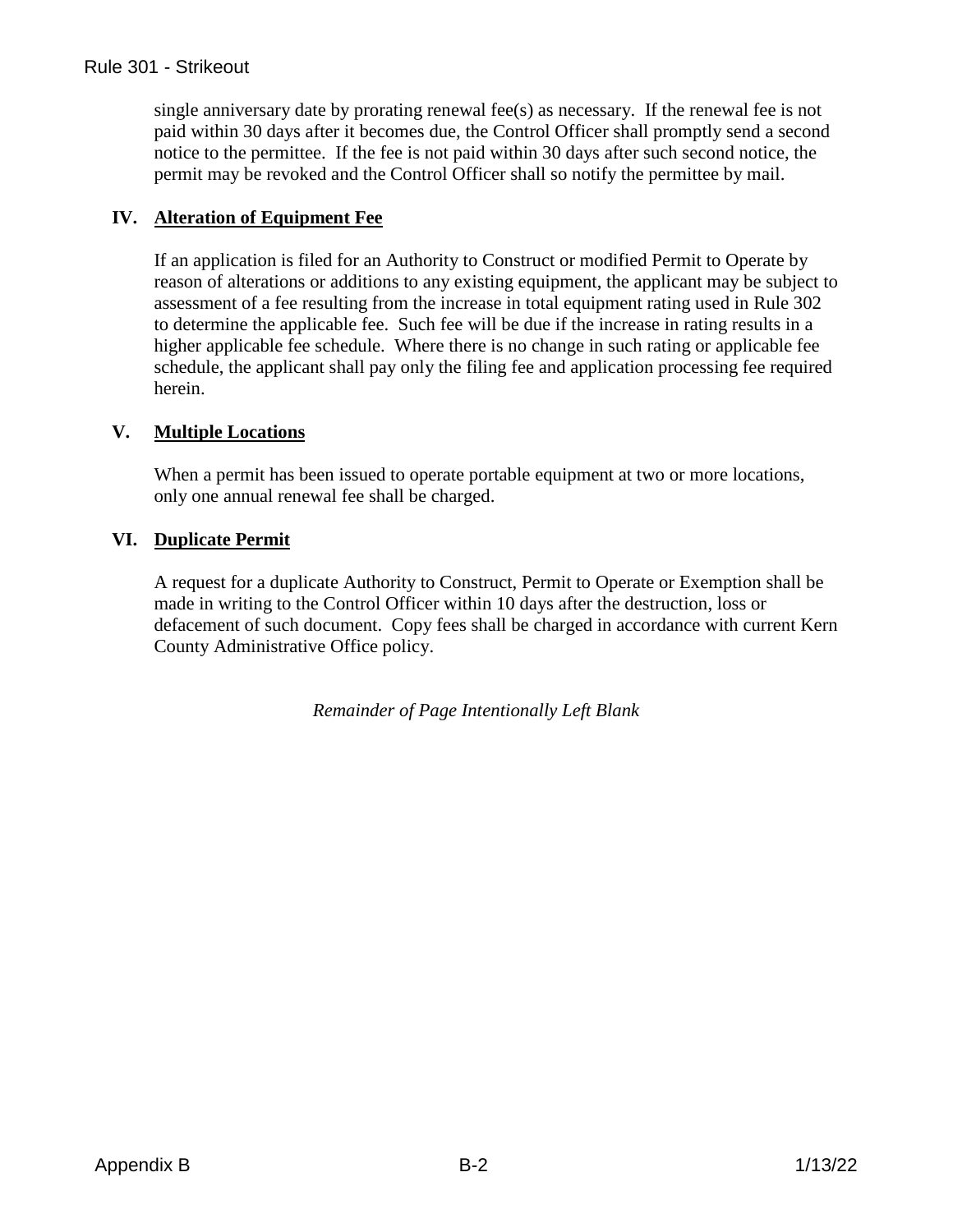# **APPENDIX C**

# **AMENDED RULE 302**

# **PERMIT FEES SCHEDULE**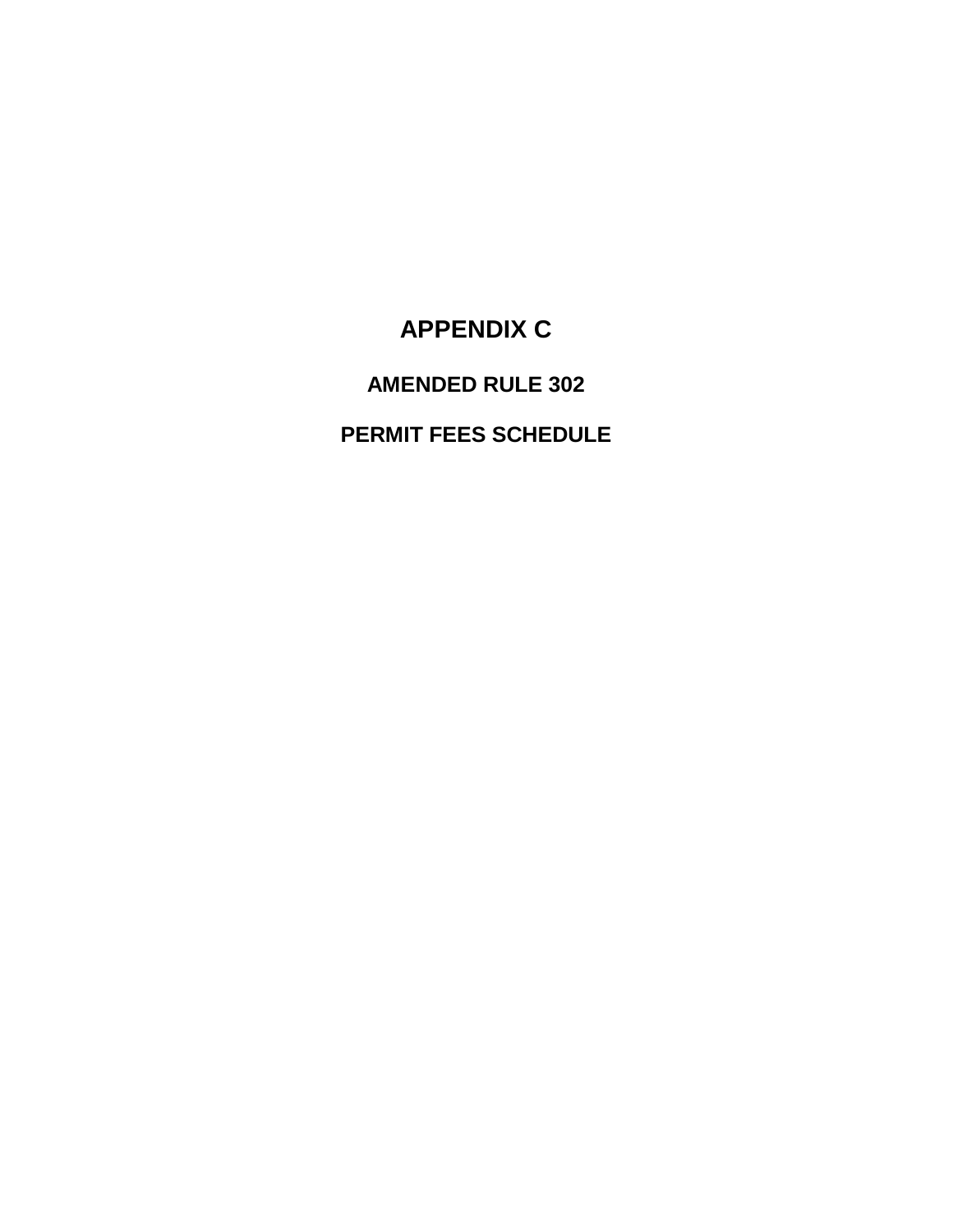#### Rule 302 – Amended **RULE 302 Permit Fee Schedules -** Adopted 4/18/72; Amended 6/20/78, 12/15/80, 6/29/81, 4/25/83, 6/29/87, 3/01/88, 6/01/93, 3/13/08, 11/13/08, 3/12/15, 1/13/22

It is hereby determined the cost of issuing permits, and of inspections pertaining to such issuance, exceeds the fees prescribed herein. In determining fees to be charged, applicable equipment within each process requiring a permit shall be totaled for each schedule. In the event more than one fee schedule is applicable to a Permit to Operate, the governing schedule shall be that resulting in the higher fee.

#### **SCHEDULE 1 ELECTRIC MOTOR HORSEPOWER SCHEDULE**

Any equipment which may cause the emission of air contaminants where an electric motor is used as the power supply, shall be assessed a permit fee based on total rated motor horsepower of all electric motors included in any article, machine, equipment or other contrivance, in accordance with the following schedule:

| <b>HORSEPOWER</b>                  | <b>FEE</b> | <b>FEE</b> |
|------------------------------------|------------|------------|
|                                    | 4/1/2022   | 4/1/2023   |
| Up to and including 25             | \$210      | \$220      |
| Greater than 25 but less than 50   | \$295      | \$309      |
| 50 or greater but less than 100    | \$506      | \$530      |
| 100 or greater but less than 200   | \$802      | \$840      |
| 200 or greater but less than 400   | \$1,055    | \$1,106    |
| 400 or greater but less than 800   | \$1,561    | \$1,636    |
| 800 or greater but less than 1,600 | \$2,111    | \$2,211    |
| $1,600$ or greater                 | \$2,659    | \$2,785    |

#### **SCHEDULE 2 FUEL BURNING EQUIPMENT SCHEDULE**

Any equipment which may cause the emission of air contaminants in which fuel is burned, with the exception of incinerators which are covered in Schedule 4, shall be assessed a permit fee based upon the design fuel consumption of the equipment expressed in British Thermal Units (BTU) per hour, using the gross heating value of the fuel, in accordance with the following schedule (for facilities using waste-derived fuels, amounts shall be doubled):

| <b>1000 BRITISH THERMAL UNITS PER HOUR</b> | <b>FEE</b> | FEE      |
|--------------------------------------------|------------|----------|
|                                            | 4/1/2022   | 4/1/2023 |
| Up to and including 150                    | \$210      | \$220    |
| Greater than 150 but less than 400         | \$295      | \$309    |
| 400 or greater but less than 650           | \$506      | \$530    |
| 650 or greater but less than 1,500         | \$802      | \$840    |
| 1,500 or greater but less than 2,500       | \$1,055    | \$1,106  |
| 2,500 or greater but less than 5,000       | \$1,561    | \$1,636  |
| 5,000 or greater but less than 15,000      | \$2,111    | \$2,211  |
| 15,000 or greater but less than 35,000     | \$2,659    | \$2,785  |
| 35,000 or greater but less than 100,000    | \$3,207    | \$3,359  |
| $100,000$ or greater                       | \$3,757    | \$3,936  |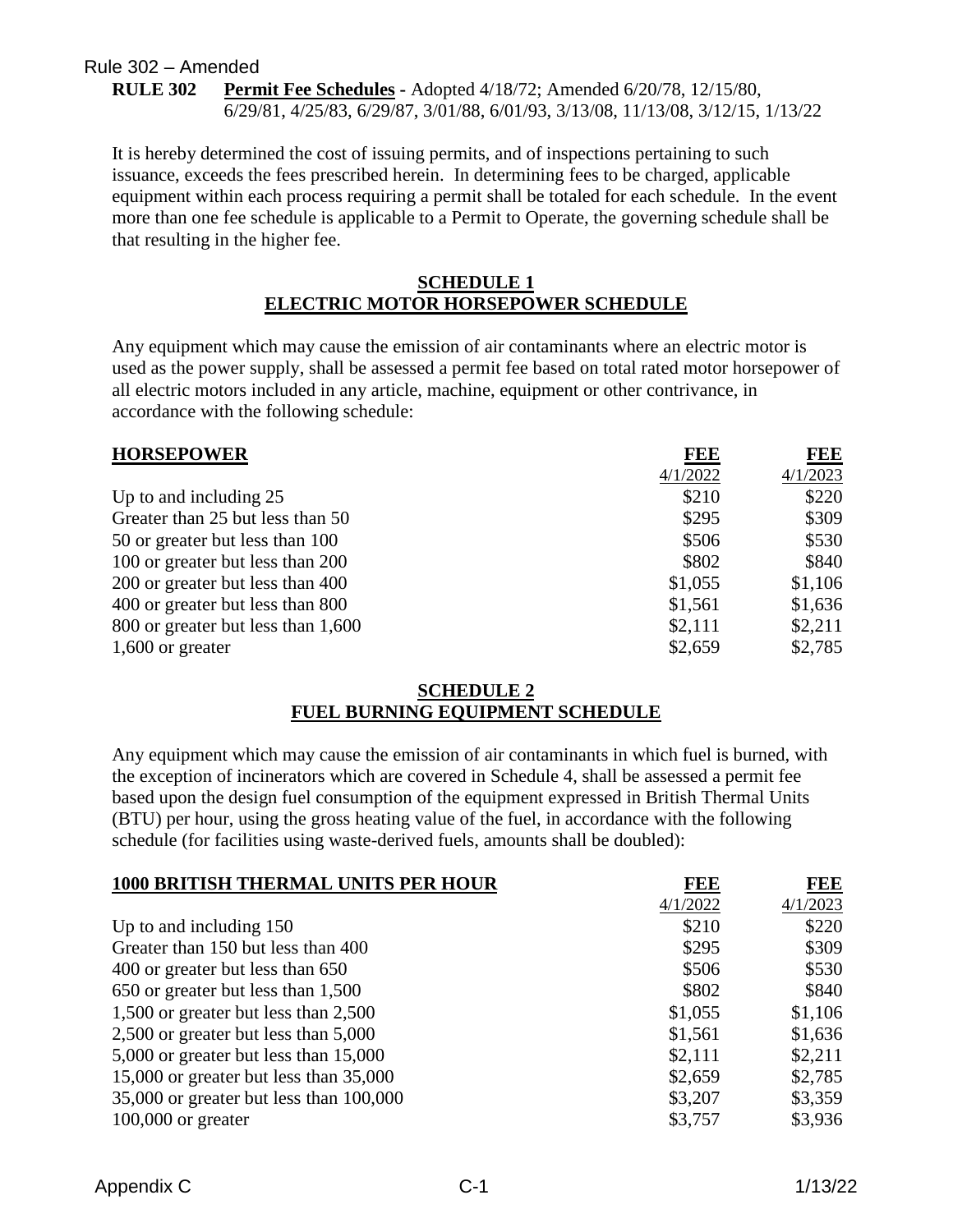#### **SCHEDULE 3 ELECTRICAL ENERGY SCHEDULE**

Any equipment which may cause the emission of air contaminants and using electrical energy, with the exception of electric motors covered in Schedule 1, shall be assessed a permit fee based on total kilovolt-ampere (KVA) rating, in accordance with the following schedule:

| <b>KILOVOLT AMPERES</b>                | FEE      | FEE      |
|----------------------------------------|----------|----------|
|                                        | 4/1/2022 | 4/1/2023 |
| Up to and including 45                 | \$210    | \$220    |
| Greater than 45 but less than 145      | \$295    | \$309    |
| 145 or greater but less than 450       | \$506    | \$530    |
| 450 or greater but less than 1,450     | \$802    | \$840    |
| 1,450 or greater but less than $4,500$ | \$1,055  | \$1,106  |
| 4,500 or greater but less than 14,500  | \$1,561  | \$1,636  |
| $14,500$ or greater                    | \$2,659  | \$2,785  |

#### **SCHEDULE 4 INCINERATOR SCHEDULE**

Any equipment designed and used primarily to dispose of combustible refuse by wholly consuming the material charged leaving only the ashes or residue shall be assessed a permit fee based on the following schedule of maximum horizontal inside cross sectional area, in square feet, of the primary combustion chamber.

| <b>AREA IN SOUARE FEET</b>      | FEE      | <b>FEE</b> |
|---------------------------------|----------|------------|
|                                 | 4/1/2022 | 4/1/2023   |
| Up to and including 8           | \$144    | \$151      |
| Greater than 8 but less than 16 | \$202    | \$211      |
| 16 or greater but less than 27  | \$259    | \$272      |
| 27 or greater but less than 47  | \$403    | \$422      |
| 47 or greater but less than 90  | \$548    | \$574      |
| 90 or greater                   | \$807    | \$846      |

#### **SCHEDULE 5 STATIONARY CONTAINER SCHEDULE**

Any stationary tank, reservoir, or other container, the contents of which may emit an air contaminant, shall be assessed a permit fee based on the following schedule of capacities in gallons:

| <b>GALLONS</b>                               | <b>FEE</b> | FEE      |
|----------------------------------------------|------------|----------|
|                                              | 4/1/2022   | 4/1/2023 |
| Up to and including $5,000$                  | \$144      | \$151    |
| Greater than 5,000 but less than 15,000      | \$202      | \$211    |
| 15,000 or greater but less than 25,000       | \$347      | \$363    |
| 25,000 or greater but less than 50,000       | \$548      | \$574    |
| $50,000$ or greater but less than $100,000$  | \$722      | \$757    |
| $100,000$ or greater but less than $500,000$ | \$1,069    | \$1,120  |
| $500,000$ or greater                         | \$1,444    | \$1,513  |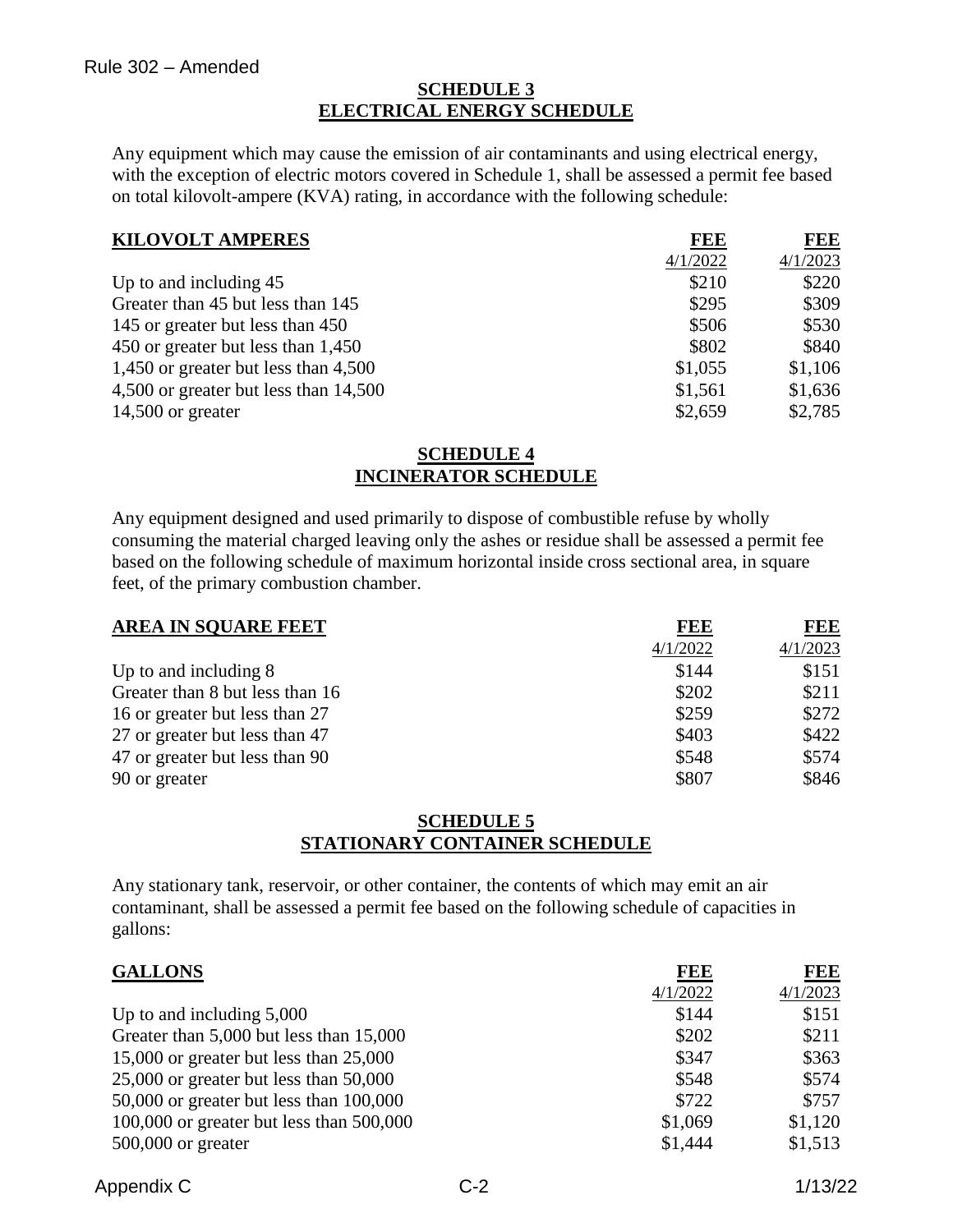### **SCHEDULE 6 MISCELLANEOUS SCHEDULE**

Any article, machine, equipment or other contrivance which may cause the issuance of air contaminants as defined in Rule 102 of the Rules and Regulations, not included in any other schedule, shall be assessed a permit fee of \$145 as of April  $1<sup>st</sup>$  2022 and \$152 as of April  $1<sup>st</sup>$ 2023.

#### **SCHEDULE 7 AGRICULTURAL ENGINE REGISTRATION SCHEDULE**

Compression Ignition (piston, gas turbine, etc.) engines that burn fuel for the production of useful power for agricultural purposes, shall be assessed a registration fee based on the designed horsepower output (expressed in brake horsepower – bhp) in accordance with the following schedule:

| <b>BRAKE HORSEPOWER</b>                | FEE      | FEE      |
|----------------------------------------|----------|----------|
|                                        | 4/1/2022 | 4/1/2023 |
| Greater than 50 but less than 100      | \$105    | \$110    |
| 100 or greater but less than 300       | \$148    | \$155    |
| 300 or greater but less than 600       | \$253    | \$265    |
| 600 or greater but less than 700       | \$401    | \$420    |
| 700 or greater but less than 800       | \$528    | \$553    |
| 800 or greater but less than 900       | \$781    | \$818    |
| 900 or greater but less than 1,000     | \$1,055  | \$1,106  |
| 1,000 or greater but less than $5,000$ | \$1,329  | \$1,393  |
| 5,000 or greater but less than 10,000  | \$1,603  | \$1,680  |
| $10,000$ or greater                    | \$1,878  | \$1,968  |

#### **SCHEDULE 8 INTERNAL COMBUSTION ENGINE SCHEDULE**

Internal combustion (piston, gas turbine, etc.) engines that burn fuel for the production of useful power, including engine driven generators used for intermittent production of electrical power not for resale, shall be assessed a permit fee based of the designed horsepower output (expressed in brake horsepower – bhp) in accordance with the following schedule:

| <b>BRAKE HORSEPOWER</b>               | FEE      | <b>FEE</b> |
|---------------------------------------|----------|------------|
|                                       | 4/1/2022 | 4/1/2023   |
| Greater than 50 but less than 100     | \$210    | \$220      |
| 100 or greater but less than 300      | \$295    | \$309      |
| 300 or greater but less than 600      | \$506    | \$530      |
| 600 or greater but less than 700      | \$802    | \$840      |
| 700 or greater but less than 800      | \$1,055  | \$1,106    |
| 800 or greater but less than 900      | \$1,561  | \$1,636    |
| 900 or greater but less than 1,000    | \$2,111  | \$2,211    |
| 1,000 or greater but less than 5,000  | \$2,659  | \$2,785    |
| 5,000 or greater but less than 10,000 | \$3,207  | \$3,359    |
| $10,000$ or greater                   | \$3,757  | \$3,936    |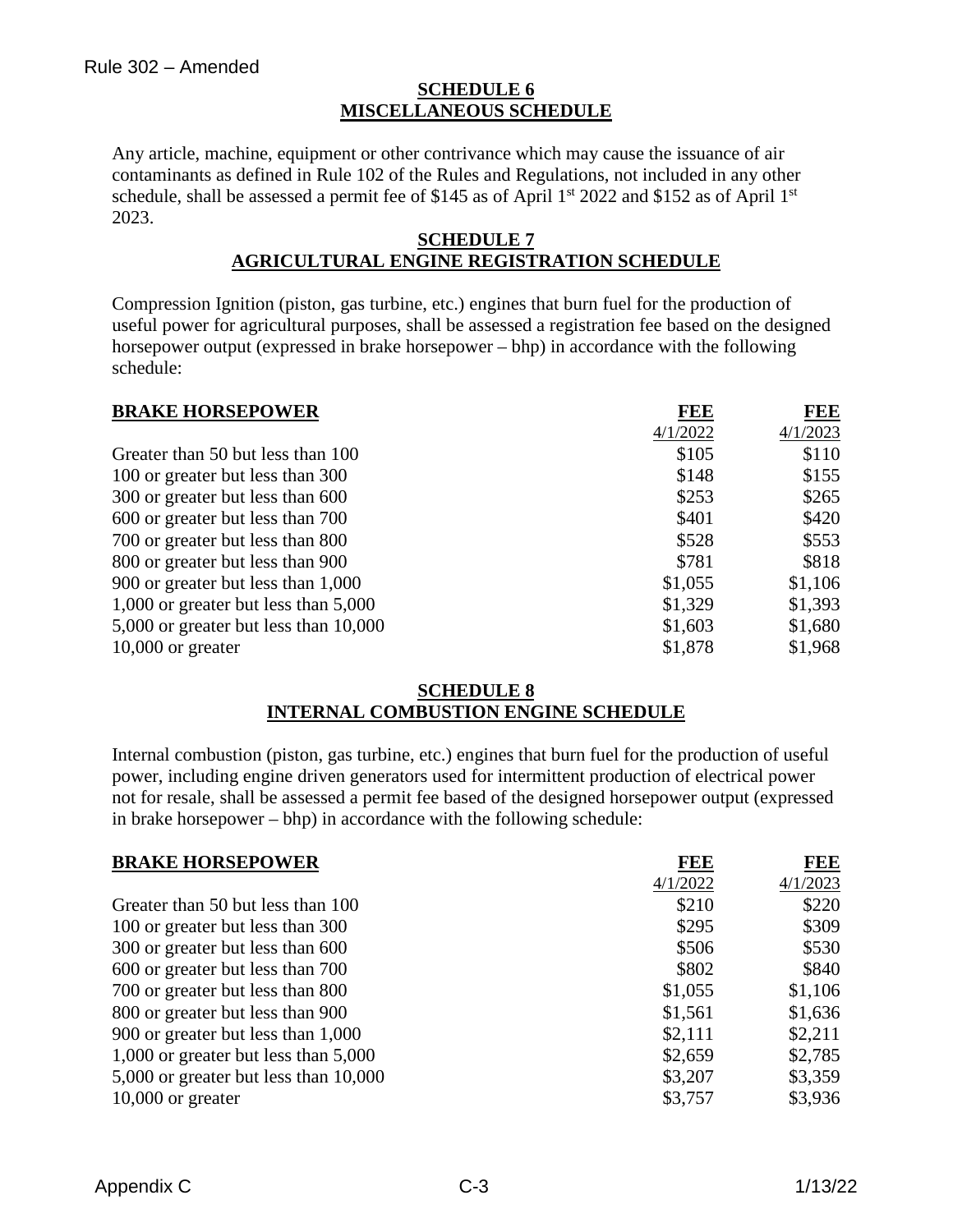### **SCHEDULE 9 EMISSION REDUCTION CREDIT FEE SCHEDULE**

For issuance of a new or revised Banking Certificate pursuant to Rule 210.3, the applicant shall be assessed a \$575 fee. For renewal of a valid Banking Certificate, the owner shall be assessed a fee of \$135. For transfer of ownership of a Banking Certificate, the new owner shall be assessed a fee of \$275**.**

#### **SCHEDULE 10 POWER GENERATION, COGENERATION AND RESOURCE RECOVERY SCHEDULE**

Power generation as used in this section refers to the continuous or intermittent generation of electricity for resale. Permit units subject to this section shall be assessed a permit fee based on the designed or actual energy output (whichever is greater, expressed in megawatts – MW) of the permit unit in accordance with the following schedule:

| <b>MEGAWATTS (Gross Rating)</b>   | <b>FEE</b> | <b>FEE</b> |
|-----------------------------------|------------|------------|
|                                   | 4/1/2022   | 4/1/2023   |
| Up to $1$                         | \$3,381    | \$3,542    |
| Greater than 1 including 3        | \$8,443    | \$8,845    |
| Greater than 3 but less than 10   | \$10,638   | \$11,144   |
| 10 or greater but less than 20    | \$12,833   | \$13,444   |
| 20 or greater but less than 30    | \$15,027   | \$15,742   |
| 30 or greater but less than 40    | \$17,222   | \$18,042   |
| 40 or greater but less than 50    | \$19,682   | \$20,620   |
| 50 or greater but less than 100   | \$21,878   | \$22,920   |
| 100 or greater but less than 250  | \$26,565   | \$27,830   |
| 250 or greater but less than 500  | \$33,810   | \$35,420   |
| 500 or greater but less than 1000 | \$43,470   | \$45,540   |
| 1000 or Greater                   | \$55,545   | \$58,190   |

#### **SCHEDULE 11 COMMERCIAL OFFSITE MULTIUSER HAZARDOUS AND NONHAZARDOUS WASTE DISPOSAL FACILITIES**

Each affected facility shall be assessed a permit fee based upon the size of the facility as specified in the conditional use permit issued by the appropriate city or county planning department or based upon the maximum potential size of the facility as determined by the Control Officer. In determining this fee, the following schedule shall be utilized.

| <b>ACRES</b>                     | FEE      | FEE      |
|----------------------------------|----------|----------|
|                                  | 4/1/2022 | 4/1/2023 |
| Up to and including 5            | \$2,058  | \$2,156  |
| Greater than 5 but less than 10  | \$2,269  | \$2,377  |
| Greater than 10 but less than 15 | \$2,479  | \$2,597  |
| Greater than 15 but less than 20 | \$2,690  | \$2,818  |
| Greater than 20 but less than 25 | \$2,901  | \$3,039  |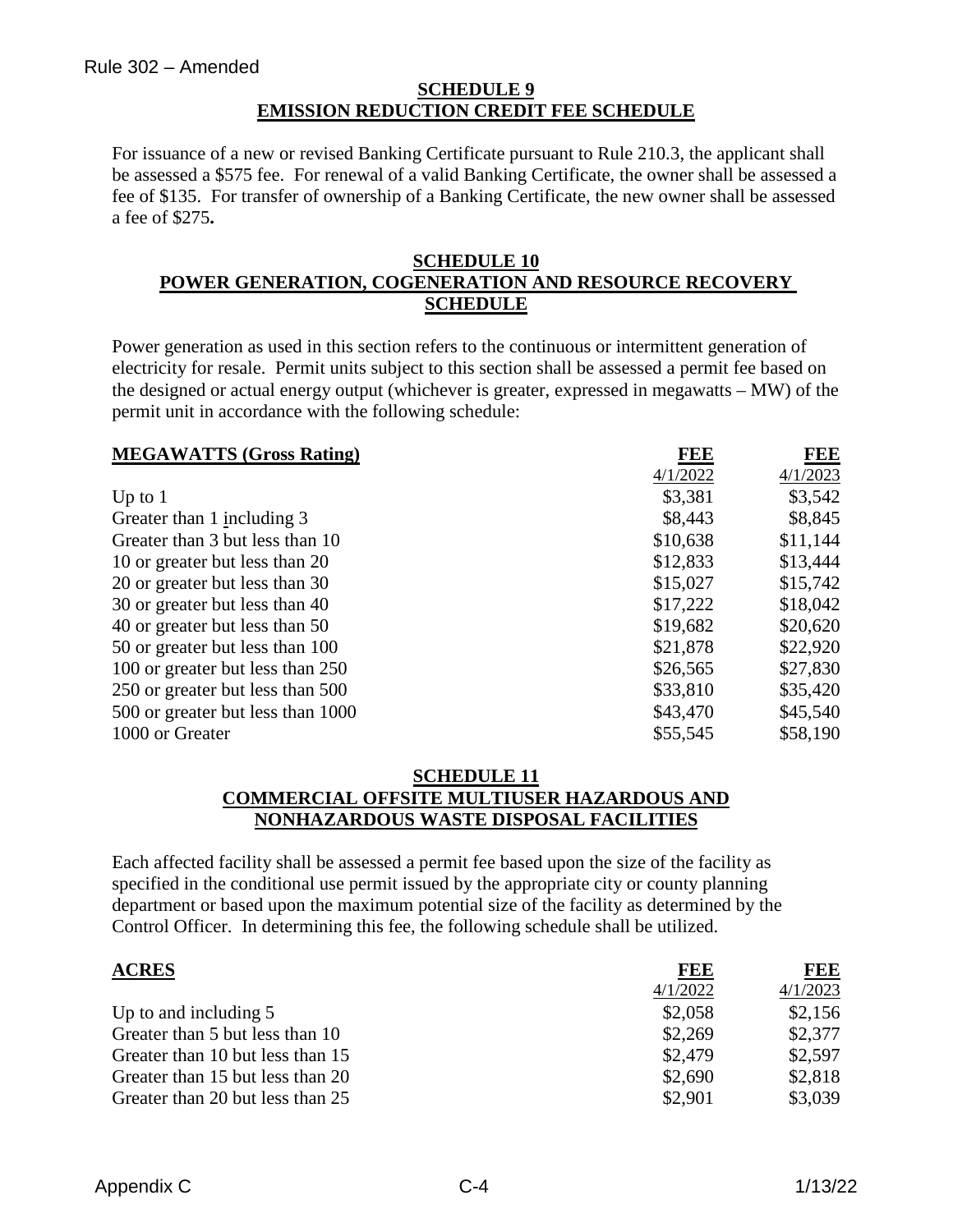### **SCHEDULE 11 continued**

| <b>ACRES</b>                     | FEE      | <b>FEE</b> |
|----------------------------------|----------|------------|
|                                  | 4/1/2022 | 4/1/2023   |
| Greater than 25 but less than 30 | \$3,113  | \$3,262    |
| Greater than 30 but less than 35 | \$3,324  | \$3,483    |
| Greater than 35 but less than 40 | \$3,534  | \$3,703    |
| Greater than 40 but less than 45 | \$3,745  | \$3,924    |
| Greater than 45 but less than 50 | \$3,956  | \$4,145    |
| Greater than 50 but less than 55 | \$4,169  | \$4,367    |
| Greater than 55 but less than 60 | \$4,380  | \$4,588    |
| Greater than 60 but less than 65 | \$4,590  | \$4,808    |
| Greater than 65 but less than 70 | \$4,801  | \$5,029    |
| Greater than 70 but less than 75 | \$5,013  | \$5,251    |
| Greater than 75 but less than 80 | \$5,224  | \$5,473    |
| Greater than 80 but less than 85 | \$5,435  | \$5,694    |
| Greater than 85 but less than 90 | \$5,645  | \$5,914    |
| Greater than 90 but less than 95 | \$5,856  | \$6,135    |

For facilities greater than 100 acres, the fee shall be increased at \$221 increments for each additional 5 acre increase beyond that provided above.

#### **SCHEDULE 12 COMMERCIAL SOLAR POWER GENERATION SCHEDULE**

Solar Power generation as used in this section refers to the continuous or intermittent generation of electricity for resale from solar facilities. Permit units subject to this section shall be assessed a permit fee based on the actual acreage of the permit unit in accordance with the following schedule:

| <b>ACREAGE</b>                     | <b>FEE</b> | <b>FEE</b> |
|------------------------------------|------------|------------|
|                                    | 4/1/2022   | 4/1/2023   |
| 10 or greater but less than 50     | \$3,381    | \$3,542    |
| 50 or greater but less than 100    | \$8,443    | \$8,845    |
| 100 or greater but less than 200   | \$10,638   | \$11,144   |
| 200 or greater but less than 300   | \$12,833   | \$13,444   |
| 300 or greater but less than 400   | \$15,027   | \$15,742   |
| 400 or greater but less than 500   | \$17,222   | \$18,042   |
| 500 or greater but less than 1000  | \$19,682   | \$20,620   |
| 1000 or greater but less than 2000 | \$21,878   | \$22,920   |
| 2000 or greater but less than 3000 | \$26,565   | \$27,830   |
| 3000 or greater but less than 4000 | \$33,810   | \$35,420   |
| 4000 or greater but less than 5000 | \$43,470   | \$45,540   |
| 5000 or Greater                    | \$55,545   | \$58,190   |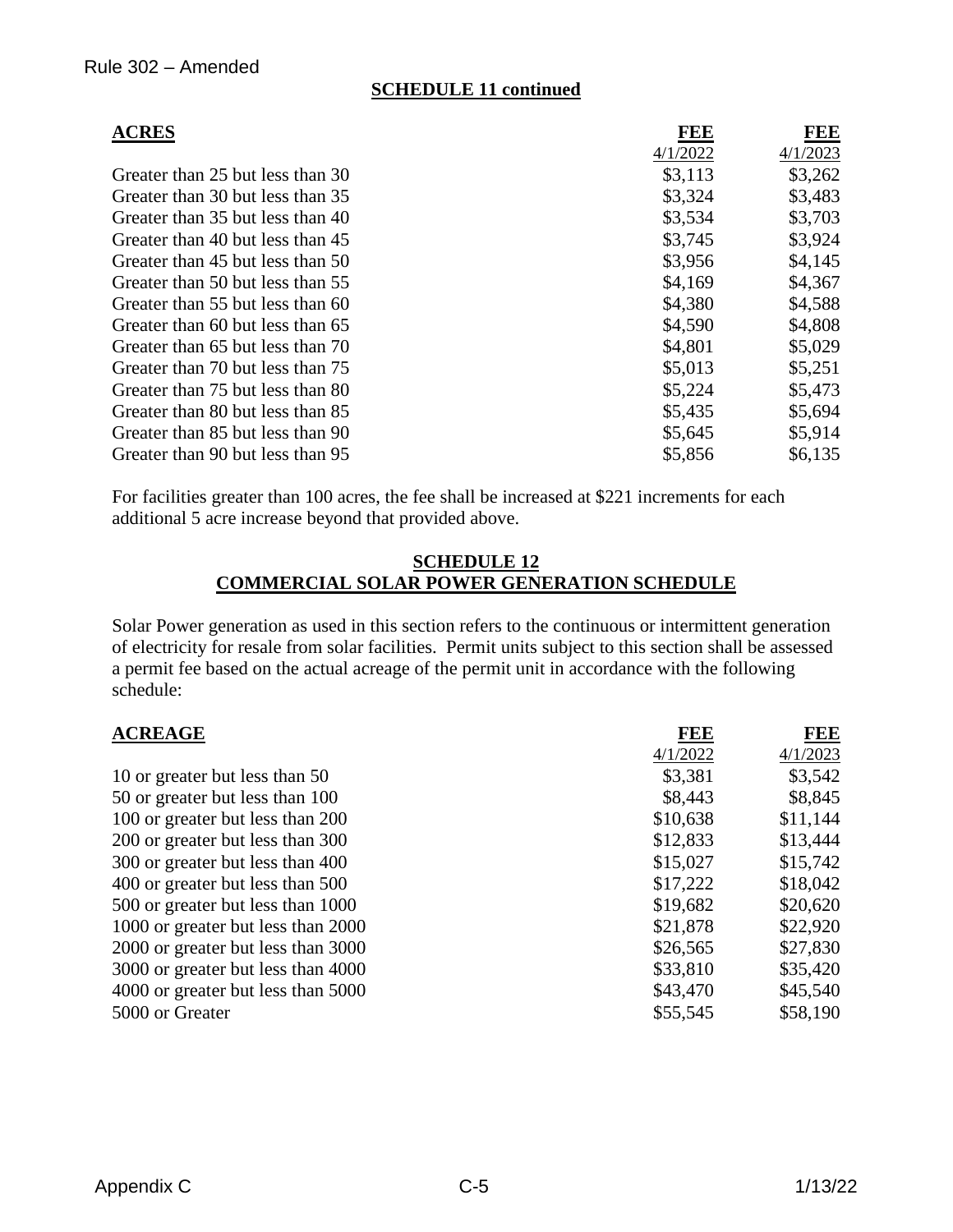# **APPENDIX D**

**AMENDED 302**

**PERMIT FEES SCHEDULE**

**STRIKEOUT UNDERLINE**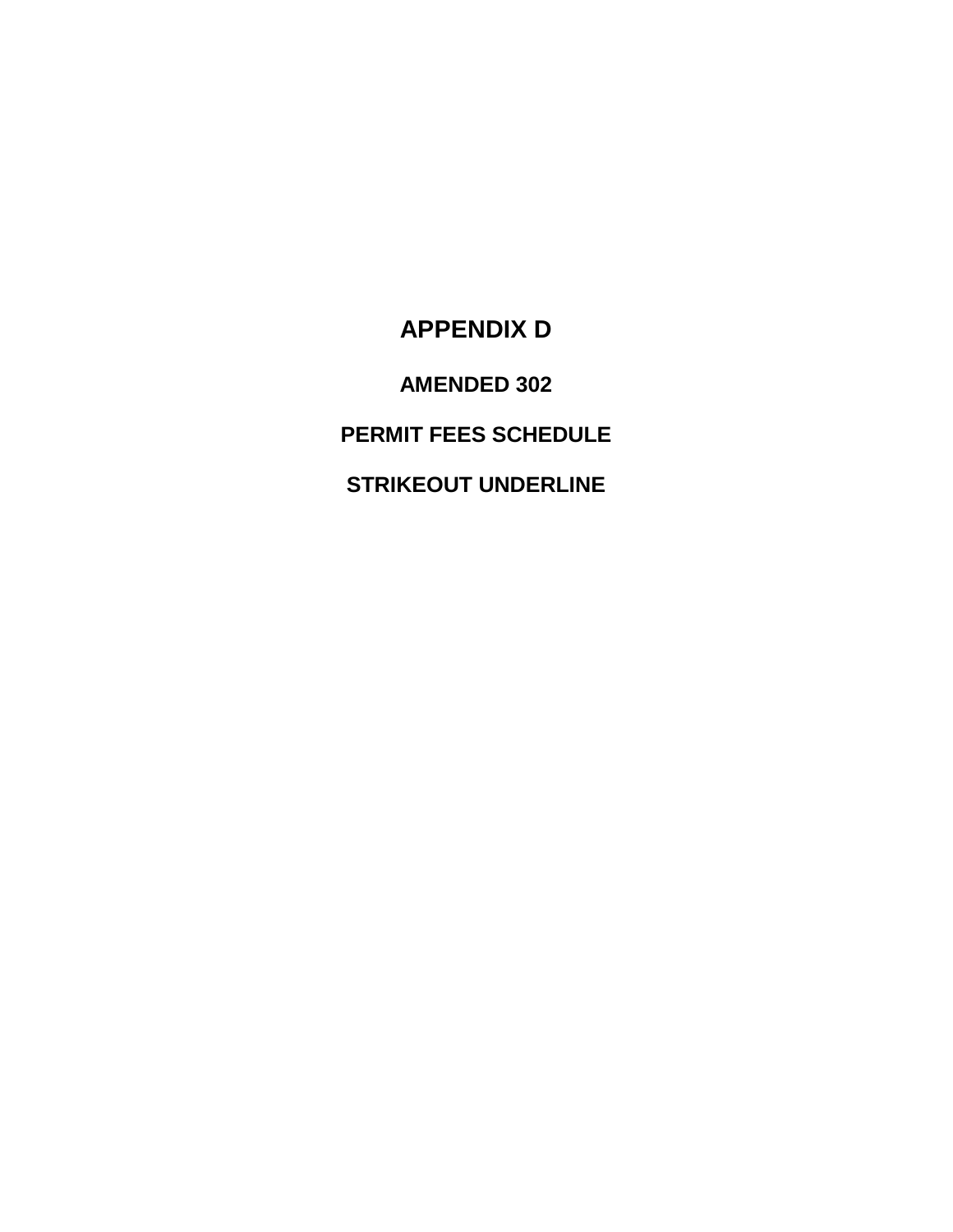#### Rule 302 - Strikeout **RULE 302 Permit Fee Schedules -** Adopted 4/18/72; Amended 6/20/78, 12/15/80, 6/29/81, 4/25/83, 6/29/87, 3/01/88, 6/01/93, 3/13/08, 11/13/08, 3/12/15, 1/13/22

It is hereby determined the cost of issuing permits, and of inspections pertaining to such issuance, exceeds the fees prescribed herein. In determining fees to be charged, applicable equipment within each process requiring a permit shall be totaled for each schedule. In the event more than one fee schedule is applicable to a Permit to Operate, the governing schedule shall be that resulting in the higher fee.

#### **SCHEDULE 1 ELECTRIC MOTOR HORSEPOWER SCHEDULE**

Any equipment which may cause the emission of air contaminants where an electric motor is used as the power supply, shall be assessed a permit fee based on total rated motor horsepower of all electric motors included in any article, machine, equipment or other contrivance, in accordance with the following schedule:

| <b>HORSEPOWER</b>                  | <b>FEE</b>        | 1990     |
|------------------------------------|-------------------|----------|
|                                    | 4/1/2022          | 4/1/2023 |
| Up to and including 25             | \$210 \$200       | \$220    |
| Greater than 25 but less than 50   | \$295 \$281       | \$309    |
| 50 or greater but less than 100    | \$506 \$482       | \$530    |
| 100 or greater but less than 200   | \$802 \$764       | \$840    |
| 200 or greater but less than 400   | $$1,055$ $$1,005$ | \$1,106  |
| 400 or greater but less than 800   | $$1,561$ $$1,487$ | \$1,636  |
| 800 or greater but less than 1,600 | $$2,111$ $$2,010$ | \$2,211  |
| $1,600$ or greater                 | $$2,659$ \$2,532  | \$2,785  |

#### **SCHEDULE 2 FUEL BURNING EQUIPMENT SCHEDULE**

Any equipment which may cause the emission of air contaminants in which fuel is burned, with the exception of incinerators which are covered in Schedule 4, shall be assessed a permit fee based upon the design fuel consumption of the equipment expressed in British Thermal Units (BTU) per hour, using the gross heating value of the fuel, in accordance with the following schedule (for facilities using waste-derived fuels, amounts shall be doubled):

| <b>1000 BRITISH THERMAL UNITS PER HOUR</b> |                   | <b>BBB</b> |
|--------------------------------------------|-------------------|------------|
|                                            | 4/1/2022          | 4/1/2023   |
| Up to and including $150$                  | $$210$ \$200      | \$220      |
| Greater than 150 but less than 400         | $$295$ \$281      | \$309      |
| 400 or greater but less than 650           | \$506 \$482       | \$530      |
| 650 or greater but less than 1,500         | \$802 \$764       | \$840      |
| 1,500 or greater but less than 2,500       | $$1,055$ $$1,005$ | \$1,106    |
| 2,500 or greater but less than 5,000       | $$1,561$ $$1,487$ | \$1,636    |
| 5,000 or greater but less than 15,000      | $$2,111$ $$2,010$ | \$2,211    |
| 15,000 or greater but less than 35,000     | $$2,659$ \$2,532  | \$2,785    |
| 35,000 or greater but less than 100,000    | $$3,207$ $$3,054$ | \$3,359    |
| $100,000$ or greater                       | \$3,757 \$3,578   | \$3,936    |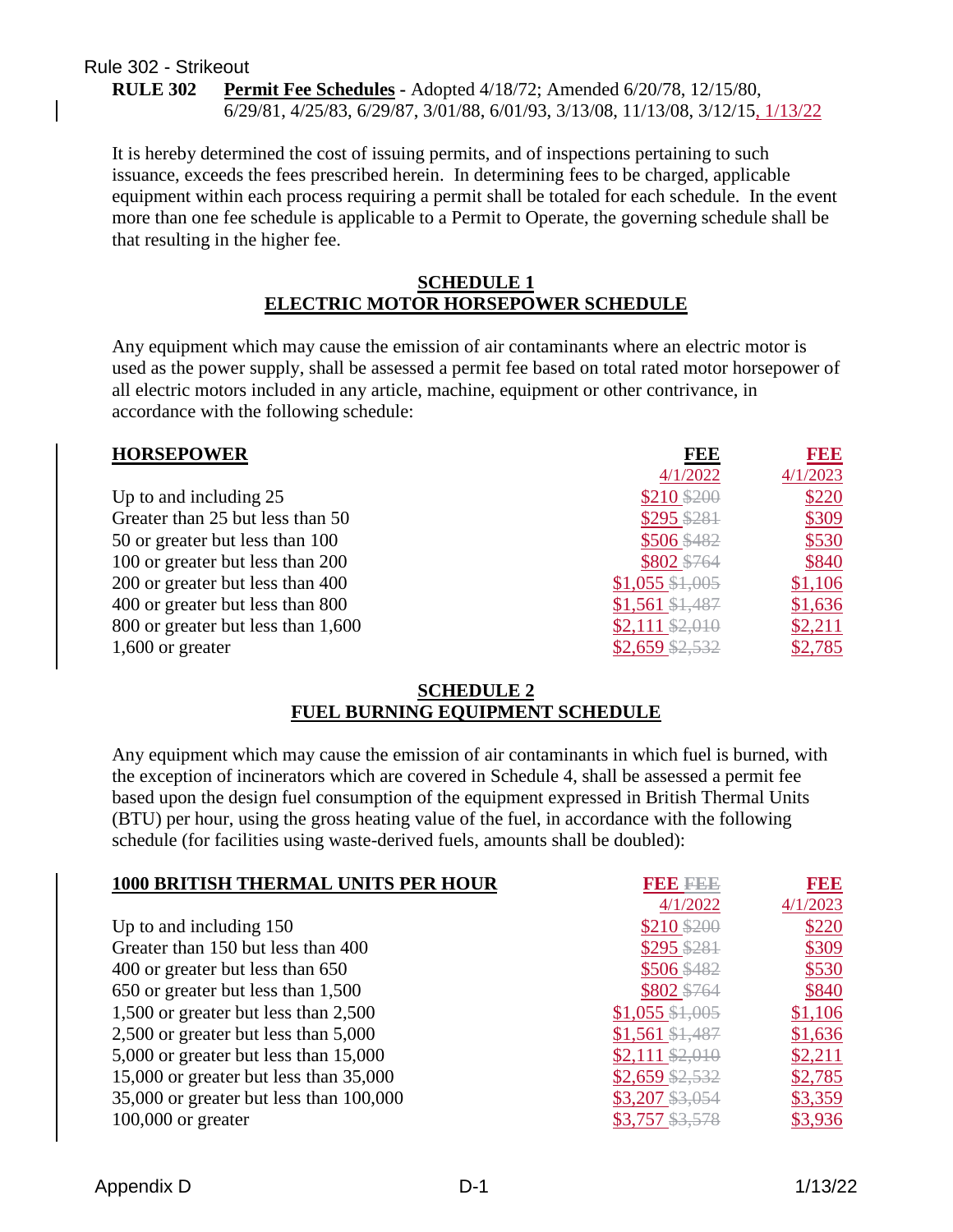### **SCHEDULE 3 ELECTRICAL ENERGY SCHEDULE**

Any equipment which may cause the emission of air contaminants and using electrical energy, with the exception of electric motors covered in Schedule 1, shall be assessed a permit fee based on total kilovolt-ampere (KVA) rating, in accordance with the following schedule:

| <b>KILOVOLT AMPERES</b>                | <b>FBBBBBB</b>    | <b>BBB</b> |
|----------------------------------------|-------------------|------------|
|                                        | 4/1/2022          | 4/1/2023   |
| Up to and including 45                 | $$210$ \$200      | \$220      |
| Greater than 45 but less than 145      | $$295$ \$281      | \$309      |
| 145 or greater but less than 450       | \$506 \$482       | \$530      |
| 450 or greater but less than 1,450     | \$802 \$764       | \$840      |
| 1,450 or greater but less than $4,500$ | $$1,055$ $$1,005$ | \$1,106    |
| 4,500 or greater but less than 14,500  | $$1,561$ $$1,487$ | \$1,636    |
| $14,500$ or greater                    | $$2,659$ $$2,532$ | \$2,785    |

#### **SCHEDULE 4 INCINERATOR SCHEDULE**

Any equipment designed and used primarily to dispose of combustible refuse by wholly consuming the material charged leaving only the ashes or residue shall be assessed a permit fee based on the following schedule of maximum horizontal inside cross sectional area, in square feet, of the primary combustion chamber.

| <b>AREA IN SQUARE FEET</b>      | <b>RBBBBBB</b> | 13 B B   |
|---------------------------------|----------------|----------|
|                                 | 4/1/2022       | 4/1/2023 |
| Up to and including 8           | $$144$ \$137   | \$151    |
| Greater than 8 but less than 16 | $$202$ \$192   | \$211    |
| 16 or greater but less than 27  | $$259$ \$247   | \$272    |
| 27 or greater but less than 47  | \$403 \$384    | \$422    |
| 47 or greater but less than 90  | \$548 \$522    | \$574    |
| 90 or greater                   | \$807 \$769    | \$846    |

#### **SCHEDULE 5 STATIONARY CONTAINER SCHEDULE**

Any stationary tank, reservoir, or other container, the contents of which may emit an air contaminant, shall be assessed a permit fee based on the following schedule of capacities in gallons:

| <b>GALLONS</b>                              | <b>BBBBBBB</b>    | FEE      |
|---------------------------------------------|-------------------|----------|
|                                             | 4/1/2022          | 4/1/2023 |
| Up to and including $5,000$                 | $$144$ \$137      | \$151    |
| Greater than 5,000 but less than 15,000     | \$202 \$192       | \$211    |
| 15,000 or greater but less than 25,000      | \$347 \$330       | \$363    |
| 25,000 or greater but less than 50,000      | \$548 \$522       | \$574    |
| $50,000$ or greater but less than $100,000$ | \$722 \$688       | \$757    |
| 100,000 or greater but less than 500,000    | $$1,069$ $$1,018$ | \$1,120  |
| $500,000$ or greater                        | \$1,444 \$1,375   | \$1,513  |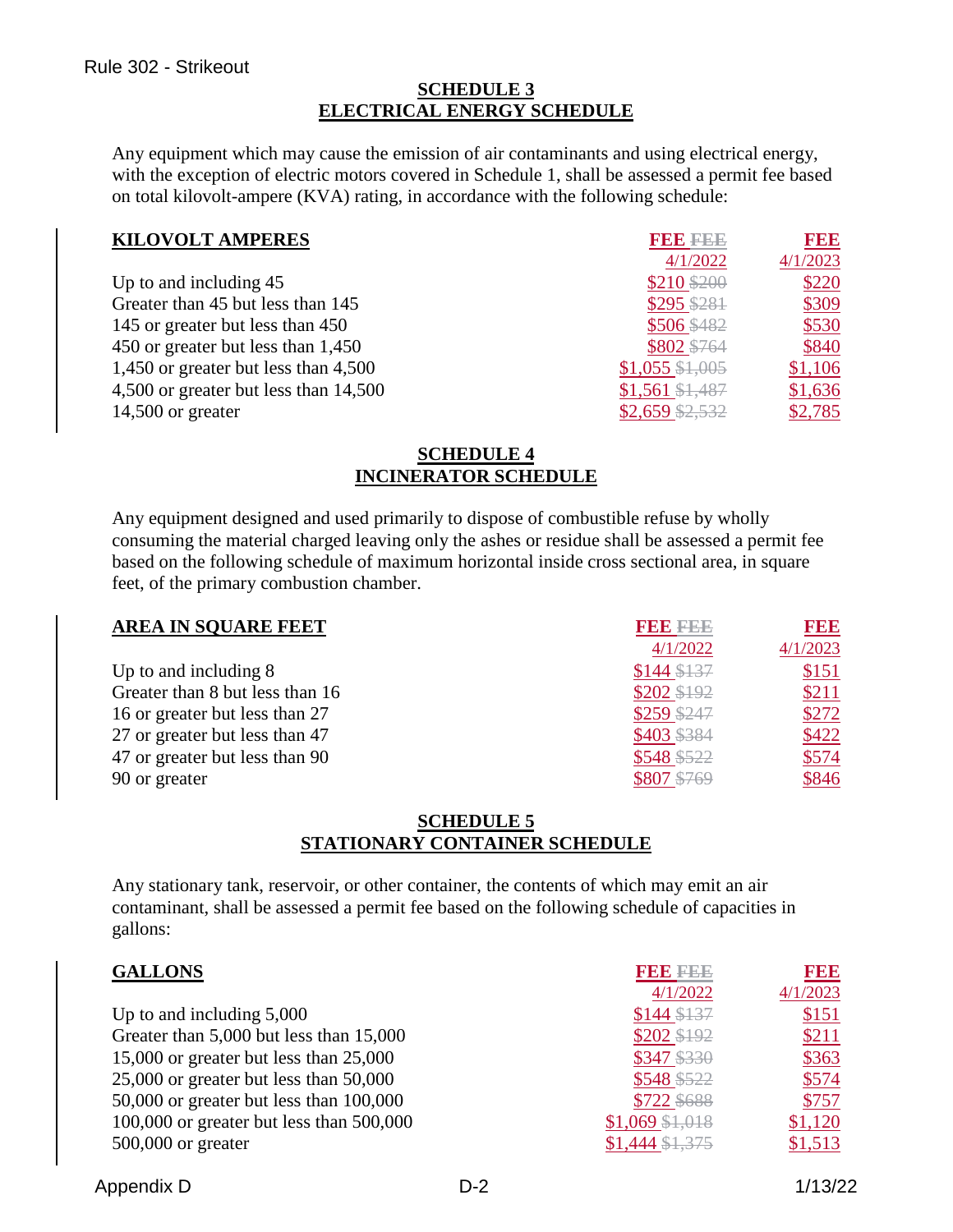## Rule 302 - Strikeout **SCHEDULE 6**

## **MISCELLANEOUS SCHEDULE**

Any article, machine, equipment or other contrivance which may cause the issuance of air contaminants as defined in Rule 102 of the Rules and Regulations, not included in any other schedule, shall be assessed a permit fee of  $$145138$  as of April 1<sup>st</sup> 2022 and \$152 as of April 1<sup>st</sup> 2023..

#### **SCHEDULE 7 AGRICULTURAL ENGINE REGISTRATION SCHEDULE**

Compression Ignition (piston, gas turbine, etc.) engines that burn fuel for the production of useful power for agricultural purposes, shall be assessed a registration fee based on the designed horsepower output (expressed in brake horsepower – bhp) in accordance with the following schedule:

| <b>BRAKE HORSEPOWER</b>               |                   | <b>BBB</b> |
|---------------------------------------|-------------------|------------|
|                                       | 4/1/2022          | 4/1/2023   |
| Greater than 50 but less than 100     | $$105$ \$100      | \$110      |
| 100 or greater but less than 300      | $$148$ \$141      | \$155      |
| 300 or greater but less than 600      | $$253$ \$241      | \$265      |
| 600 or greater but less than 700      | \$401 \$382       | \$420      |
| 700 or greater but less than 800      | \$528 \$503       | \$553      |
| 800 or greater but less than 900      | \$781 \$744       | \$818      |
| 900 or greater but less than 1,000    | $$1,055$ $$1,005$ | \$1,106    |
| 1,000 or greater but less than 5,000  | $$1,329$ $$1,266$ | \$1,393    |
| 5,000 or greater but less than 10,000 | $$1,603$ $$1,527$ | \$1,680    |
| $10,000$ or greater                   | $$1,878$ $$1,789$ | \$1,968    |

#### **SCHEDULE 8 INTERNAL COMBUSTION ENGINE SCHEDULE**

Internal combustion (piston, gas turbine, etc.) engines that burn fuel for the production of useful power, including engine driven generators used for intermittent production of electrical power not for resale, shall be assessed a permit fee based of the designed horsepower output (expressed in brake horsepower – bhp) in accordance with the following schedule:

| <b>BRAKE HORSEPOWER</b>               | FBB 222           | <b>BBB</b> |
|---------------------------------------|-------------------|------------|
|                                       | 4/1/2022          | 4/1/2023   |
| Greater than 50 but less than 100     | \$210 \$200       | \$220      |
| 100 or greater but less than 300      | \$295 \$281       | \$309      |
| 300 or greater but less than 600      | \$506 \$482       | \$530      |
| 600 or greater but less than 700      | \$802 \$764       | \$840      |
| 700 or greater but less than 800      | $$1,055$ $$1,005$ | \$1,106    |
| 800 or greater but less than 900      | $$1,561$ $$1,487$ | \$1,636    |
| 900 or greater but less than 1,000    | $$2,111$ $$2,010$ | \$2,211    |
| 1,000 or greater but less than 5,000  | $$2,659$ $$2,532$ | \$2,785    |
| 5,000 or greater but less than 10,000 | $$3,207$ $$3,054$ | \$3,359    |
| $10,000$ or greater                   | \$3,757 \$3,578   | \$3,936    |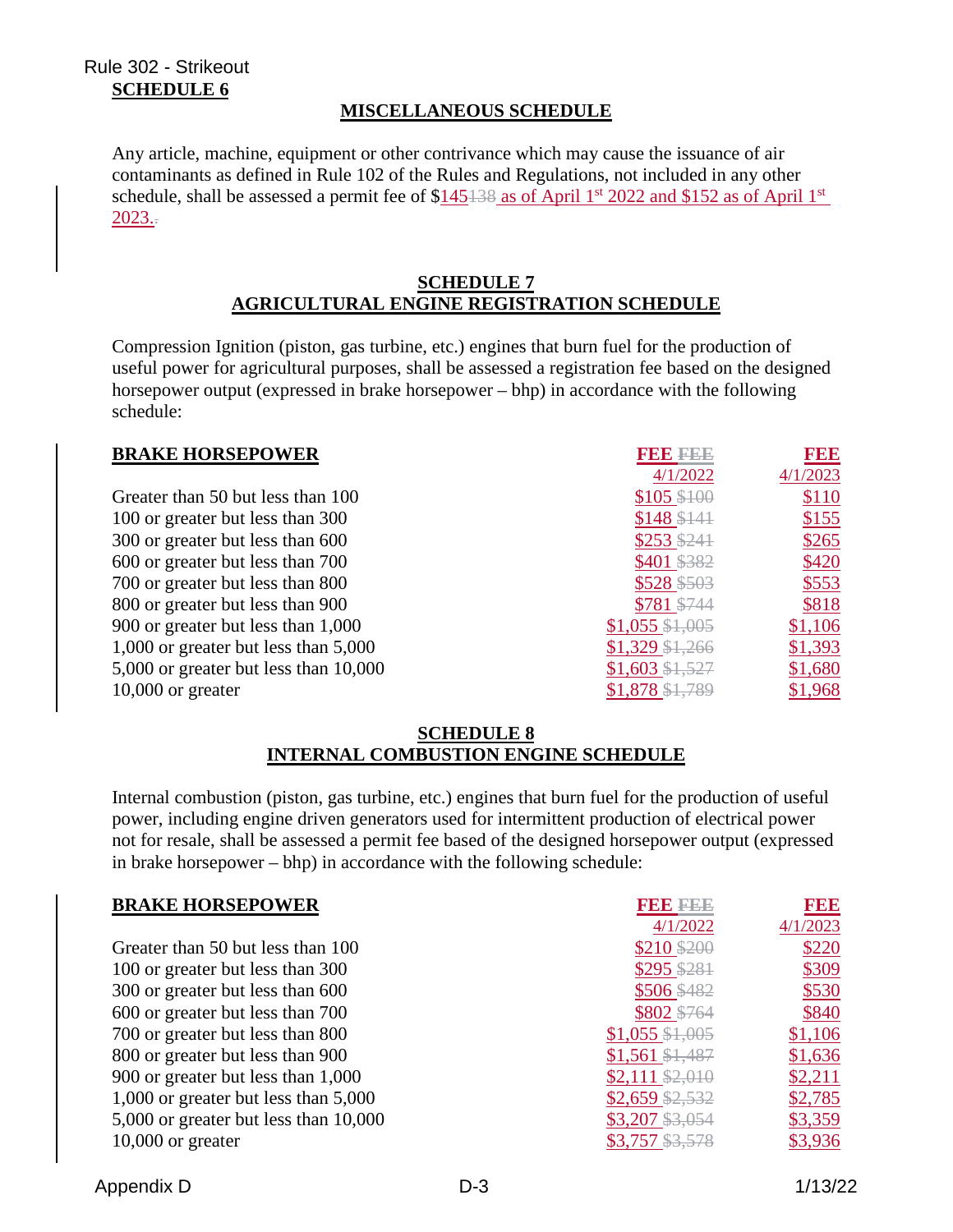### **SCHEDULE 9 EMISSION REDUCTION CREDIT FEE SCHEDULE**

For issuance of a new or revised Banking Certificate pursuant to Rule 210.3, the applicant shall be assessed a \$57525 fee. For renewal of a valid Banking Certificate, the owner shall be assessed a fee of \$13525. For transfer of ownership of a Banking Certificate, the new owner shall be assessed a fee of \$27550**.**

#### **SCHEDULE 10 POWER GENERATION, COGENERATION AND RESOURCE RECOVERY SCHEDULE**

Power generation as used in this section refers to the continuous or intermittent generation of electricity for resale. Permit units subject to this section shall be assessed a permit fee based on the designed or actual energy output (whichever is greater, expressed in megawatts – MW) of the permit unit in accordance with the following schedule:

| <b>MEGAWATTS (Gross Rating)</b>   | <b>BBBBBBBB</b> | FEE      |
|-----------------------------------|-----------------|----------|
|                                   | 4/1/2022        | 4/1/2023 |
| Up to $1$                         | \$3,381 \$3,220 | \$3,542  |
| Greater than 1 including 3        | \$8,443 \$8,041 | \$8,845  |
| Greater than 3 but less than 10   | \$10,638        |          |
|                                   | \$10,131        | \$11,144 |
| 10 or greater but less than 20    | \$12,833        |          |
|                                   | \$12,222        | \$13,444 |
| 20 or greater but less than 30    | \$15,027        |          |
|                                   | \$14,311        | \$15,742 |
| 30 or greater but less than 40    | \$17,222        |          |
|                                   | \$16,402        | \$18,042 |
| 40 or greater but less than 50    | \$19,682        |          |
|                                   | \$18,745        | \$20,620 |
| 50 or greater but less than 100   | \$21,878        |          |
|                                   | \$20,836        | \$22,920 |
| 100 or greater but less than 250  | \$26,565        |          |
|                                   | \$25,300        | \$27,830 |
| 250 or greater but less than 500  | \$33,810        |          |
|                                   | \$32,200        | \$35,420 |
| 500 or greater but less than 1000 | \$43,470        |          |
|                                   | \$41,400        | \$45,540 |
| 1000 or Greater                   | \$55,545        |          |
|                                   | \$52,900        | \$58,190 |

### **SCHEDULE 11 COMMERCIAL OFFSITE MULTIUSER HAZARDOUS AND NONHAZARDOUS WASTE DISPOSAL FACILITIES**

Each affected facility shall be assessed a permit fee based upon the size of the facility as specified in the conditional use permit issued by the appropriate city or county planning department or based upon the maximum potential size of the facility as determined by the Control Officer. In determining this fee, the following schedule shall be utilized.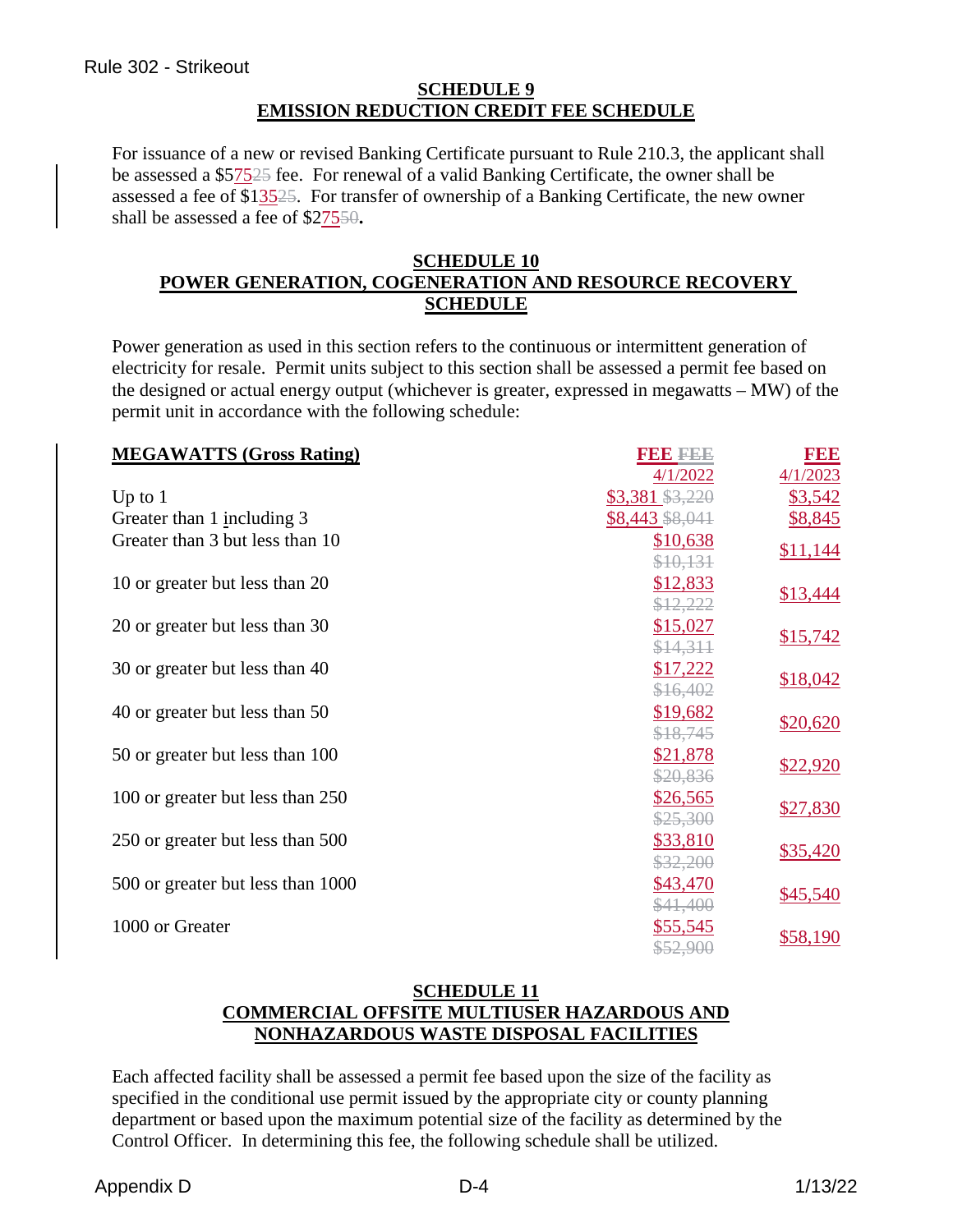# Rule 302 - Strikeout

| <b>ACRES</b>                     | <b>BDD 2222</b>   | <b>BBB</b> |
|----------------------------------|-------------------|------------|
|                                  | 4/1/2022          | 4/1/2023   |
| Up to and including 5            | $$2,058$ \$1,960  | \$2,156    |
| Greater than 5 but less than 10  | $$2,269$ $$2,161$ | \$2,377    |
| Greater than 10 but less than 15 | $$2,479$ $$2,361$ | \$2,597    |
| Greater than 15 but less than 20 | $$2,690$ \$2,562  | \$2,818    |
| Greater than 20 but less than 25 | $$2,901$ \$2,763  | \$3,039    |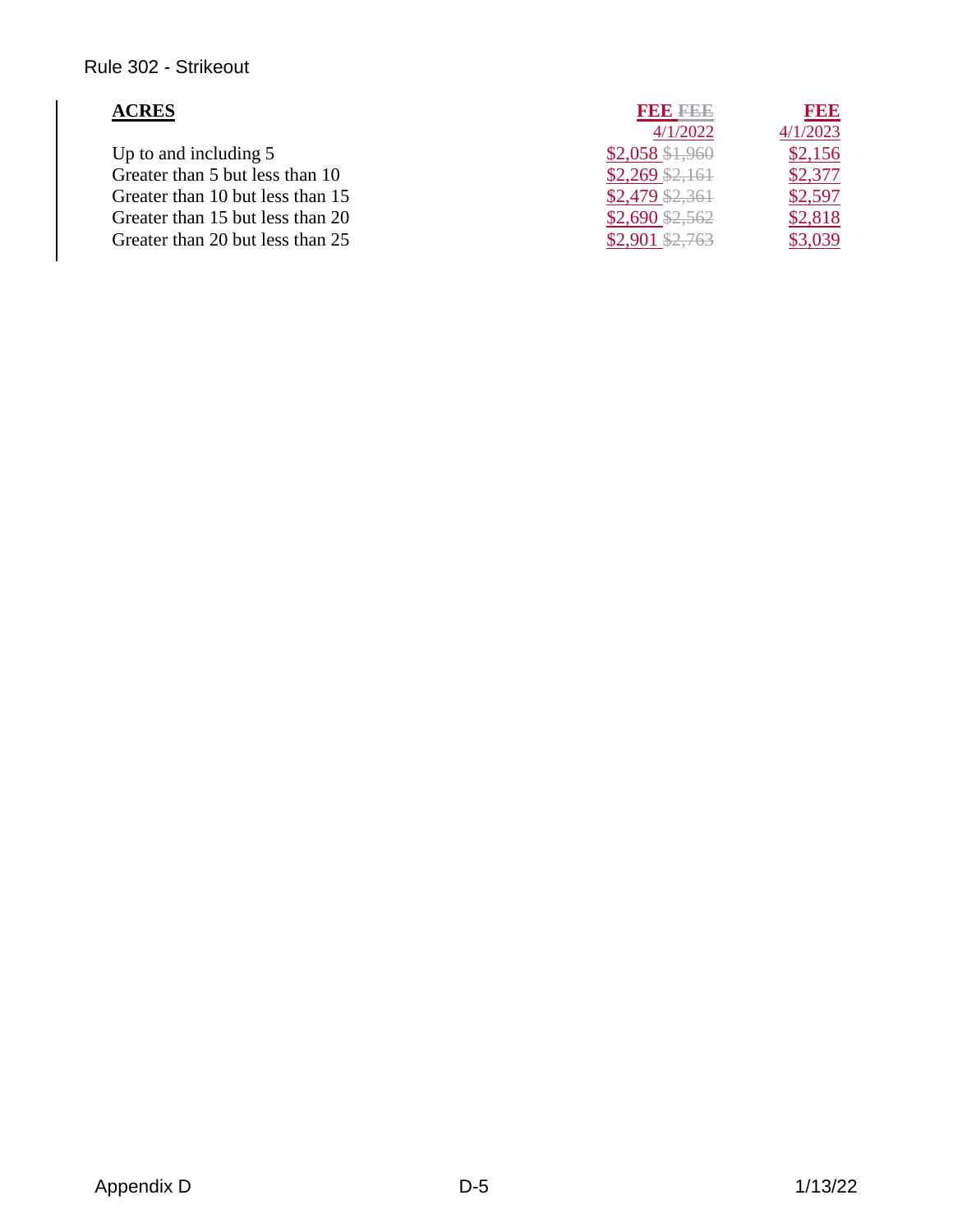### **SCHEDULE 11 continued**

| <b>ACRES</b>                     | <b>RBBBBBB</b>           | <b>RBB</b> |
|----------------------------------|--------------------------|------------|
|                                  | 4/1/2022                 | 4/1/2023   |
| Greater than 25 but less than 30 | $$3,113 \frac{2,965}{2}$ | \$3,262    |
| Greater than 30 but less than 35 | $$3,324$ $$3,166$        | \$3,483    |
| Greater than 35 but less than 40 | $$3,534$ $$3,366$        | \$3,703    |
| Greater than 40 but less than 45 | $$3,745$ $$3,567$        | \$3,924    |
| Greater than 45 but less than 50 | \$3,956 \$3,768          | \$4,145    |
| Greater than 50 but less than 55 | $$4,169$ $$3,970$        | \$4,367    |
| Greater than 55 but less than 60 | $$4,380$ $$4,171$        | \$4,588    |
| Greater than 60 but less than 65 | $$4,590 \text{ } $4,371$ | \$4,808    |
| Greater than 65 but less than 70 | \$4,801 \$4,572          | \$5,029    |
| Greater than 70 but less than 75 | $$5,013$ \$4,774         | \$5,251    |
| Greater than 75 but less than 80 | $$5,224$ \$4,975         | \$5,473    |
| Greater than 80 but less than 85 | $$5,435$ $$5,176$        | \$5,694    |
| Greater than 85 but less than 90 | $$5,645$ \$5,376         | \$5,914    |
| Greater than 90 but less than 95 | \$5,856 \$5,577          | \$6,135    |

For facilities greater than 100 acres, the fee shall be increased at \$221201 increments for each additional 5 acre increase beyond that provided above.

#### **SCHEDULE 12 COMMERCIAL SOLAR POWER GENERATION SCHEDULE**

Solar Power generation as used in this section refers to the continuous or intermittent generation of electricity for resale from solar facilities. Permit units subject to this section shall be assessed a permit fee based on the actual acreage of the permit unit in accordance with the following schedule:

| <b>ACREAGE</b>                     | 3  3  3    3  3  3  | FEE      |
|------------------------------------|---------------------|----------|
|                                    | 4/1/2022            | 4/1/2023 |
| 10 or greater but less than 50     | $$3,381$ $$3,220$   | \$3,542  |
| 50 or greater but less than 100    | \$8,443 \$8,041     | \$8,845  |
| 100 or greater but less than 200   | \$10,638            |          |
|                                    | \$10,131            | \$11,144 |
| 200 or greater but less than 300   | \$12,833            |          |
|                                    | \$12,222            | \$13,444 |
| 300 or greater but less than 400   | \$15,027            |          |
|                                    | \$14,311            | \$15,742 |
| 400 or greater but less than 500   | \$17,222            |          |
|                                    | \$16,402            | \$18,042 |
| 500 or greater but less than 1000  | \$19,682            |          |
|                                    | \$18,745            | \$20,620 |
| 1000 or greater but less than 2000 | \$21,878            |          |
|                                    | \$20,836            | \$22,920 |
| 2000 or greater but less than 3000 | \$26,565            |          |
|                                    | \$25,300            | \$27,830 |
| 3000 or greater but less than 4000 | \$33,810            |          |
|                                    | <del>\$32,200</del> | \$35,420 |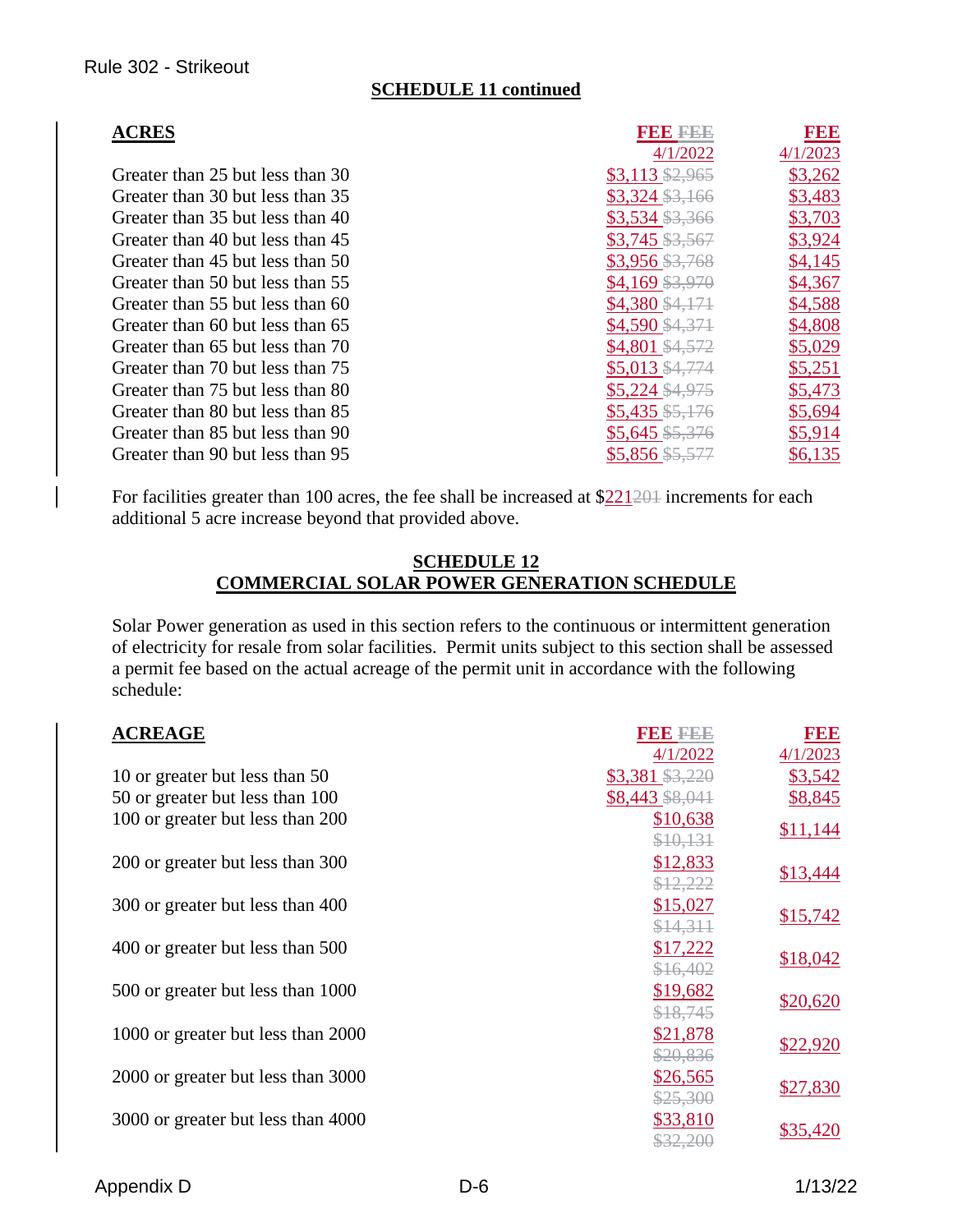## Rule 302 - Strikeout

| 4000 or greater but less than 5000 | \$43,470 | \$45,540 |
|------------------------------------|----------|----------|
|                                    | \$41,400 |          |
| 5000 or Greater                    | \$55,545 | \$58,190 |
|                                    | \$52,900 |          |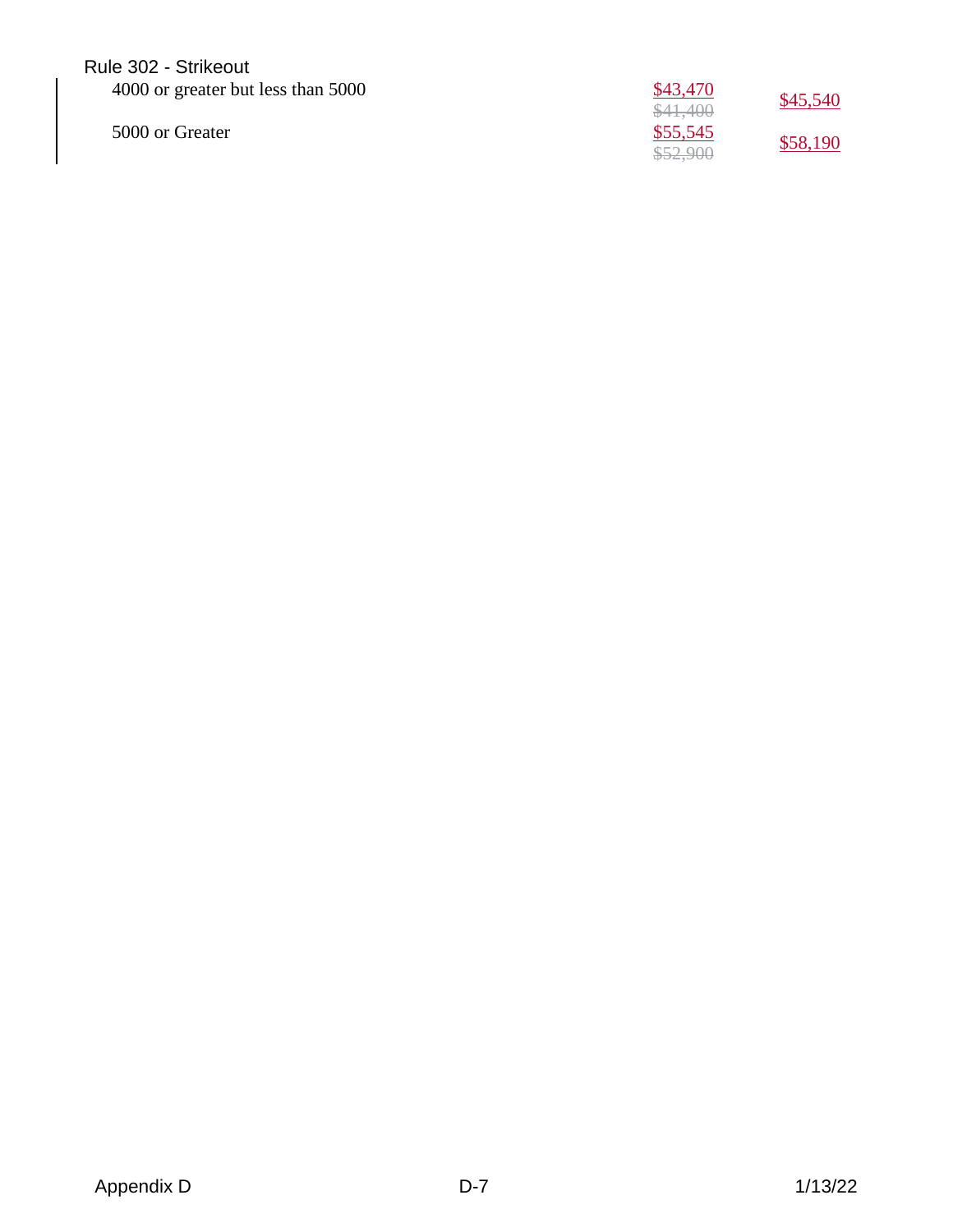# **APPENDIX E**

# **AMENDED RULE 303**

# **MISCELLANEOUS FEES**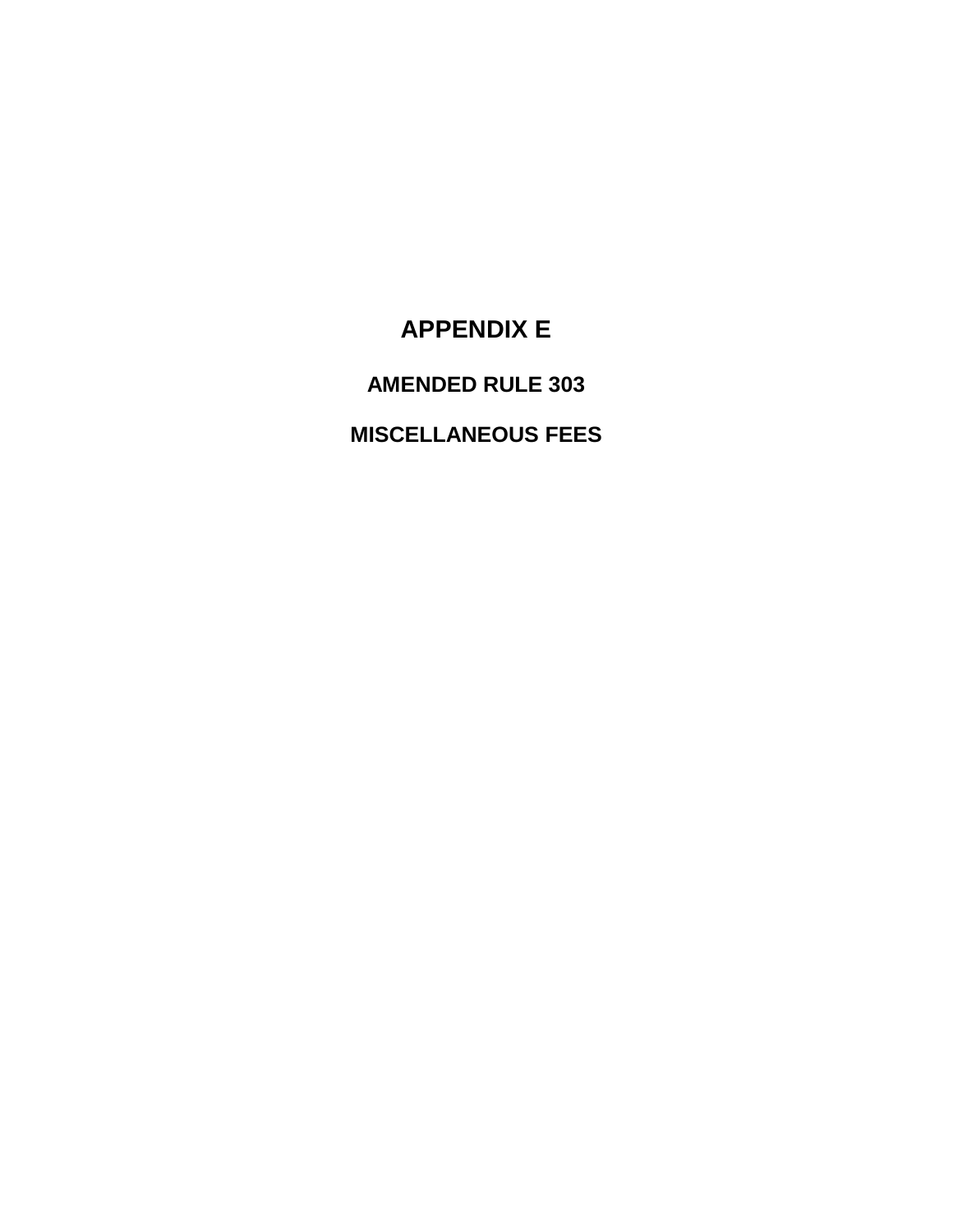#### **RULE 303 Miscellaneous Fees** - Adopted 4/18/72; Amended 1/09/79, 6/01/93, 1/08/98, 3/13/08, 3/12/15, 1/13/22

## **I. Emissions Testing**

If the Air Pollution Control Officer finds an analysis of emissions from any source is necessary to determine the extent and amount of pollutants being discharged into the atmosphere because it cannot be determined by visual observation, he may order collection and analysis of samples by qualified personnel of the Air Pollution Control District. Time required for collecting and analyzing samples, preparing necessary reports, but excluding time required in going to and from the source, may be charged to the owner or operator of said source in a reasonable sum to be determined by the Air Pollution Control Officer. Such sum shall not exceed the actual cost of such work.

## **II. Application Processing**

For issuance of an Authority to Construct or Agriculture Engine Registration required by Rule 201, Title V Permit to Operate pursuant to Rule 201.1, or a Banking Certificate pursuant to Rule 210.3, the applicant shall pay, in addition to any fees required by Rules 301, or 301.1, a per hour Engineering Analysis Fee as specified in following table for the time required to process the application and the cost of all notices required by Rules 210.1, 201.1 and 210.3.

| Per Hour Engineering Analysis Fee for applications<br>received as of April 1 <sup>st</sup> each year | $2021$   2022   2023         |  |
|------------------------------------------------------------------------------------------------------|------------------------------|--|
|                                                                                                      | $  $100 \t   $105 \t   $110$ |  |

## **III. CEQA Documents Preparation**

If the Control District prepares environmental impact reports or negative declarations or parts there of as a lead or responsible agency under the California Environmental Quality Act (CEQA) for which a permit is required by the Rules and Regulations of the Control District, the applicant shall be assessed a fee to offset District costs pursuant to Section 15045 of the California Office of Planning and Research's guidelines for implementation of the 1970 CEQA.

### **IV. Portable Equipment Inspections**

If the Control District finds it necessary to inspect a portable engine (and/or associated equipment) registered with the California Air Resources Board pursuant to Section 41753 of the California Health & Safety Code, it may charge an inspection fee as prescribed in Title 13 of the California Code of Regulations, Section 2461.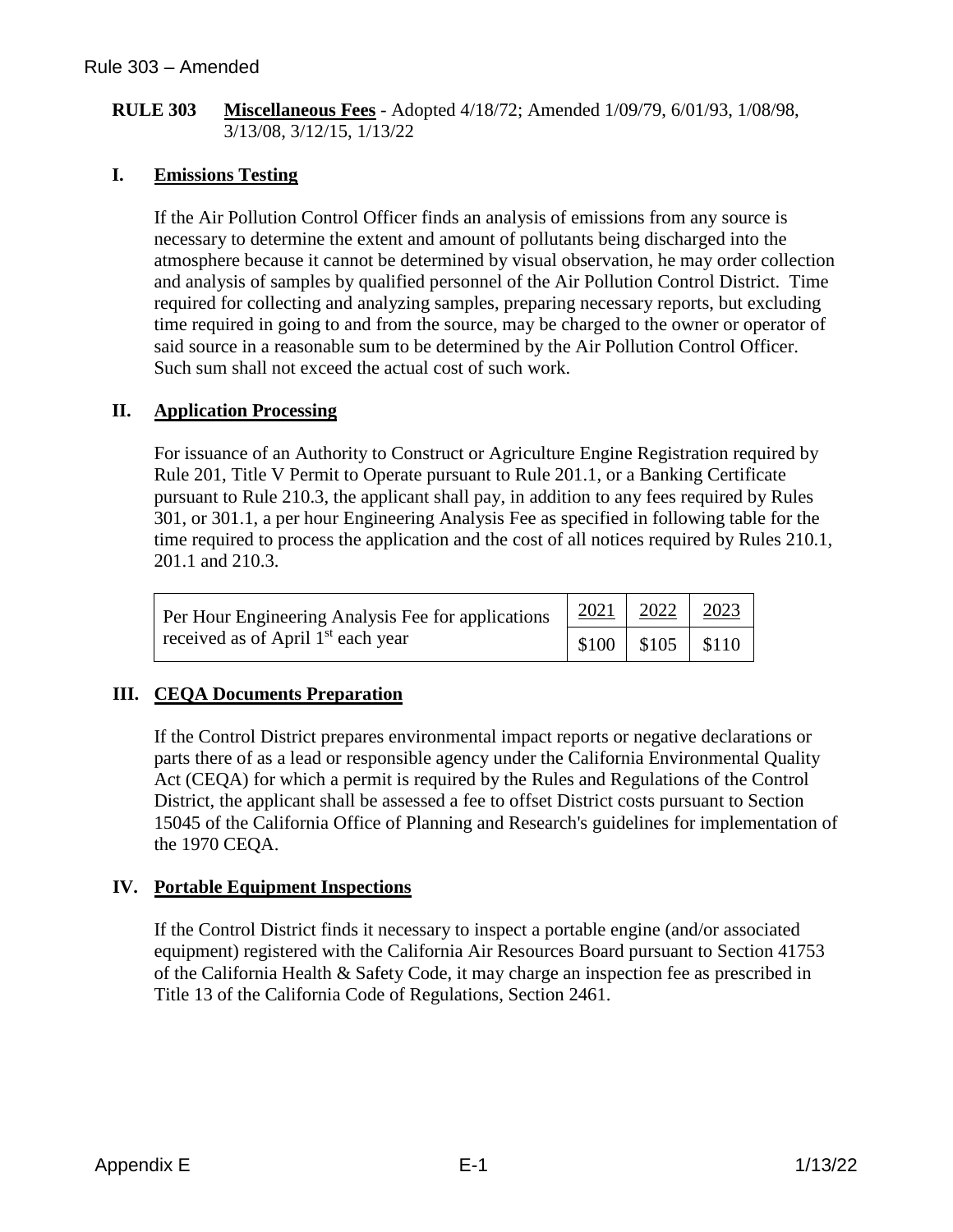## **V. Preliminary Consultation**

For a preliminary consultation regarding an issuance of an Authority to Construct required by Rule 201, Title V Permit to Operate pursuant to Rule 201.1, Request for Exemption pursuant to Rule 202 Section II.N, or a Banking Certificate pursuant to Rule 210.3, the applicant shall pay, in addition to any fees required by Rules 301, or 301.1, a per hour Engineering Analysis Fee as specified in Table I for the time required to perform a preliminary consultation.

## **VI. Priority Processing**

The applicant may request priority processing for an Authority to Construct or other permit activity. The applicant shall pay a per hour Priority Processing Fee to process an application, in addition to the normal application and processing fees required by Rules 301, 301.1 or 303(subsection II) for each hour that the application is processed on a paid overtime basis. The Priority Processing Fee shall be 1.5 times an Air Quality Engineer II, step 5 hourly salary multiplied by the total actual overtime hours worked. The hourly rate for priority processing of an application will be posted on the District's website each April 1<sup>st</sup> and the applicant must note on their application that they agree to the Priority Processing Fee and for how many hours of overtime processing they are willing to pay for in order to process the application.

### **VII. Plan Review**

Reports, fugitive dust plans, technical documents and other plans requiring District official review or response shall be assessed a Plan Review Fee to offset District costs. The Plan Review Fee shall be charged on an hourly basis and will be based the same as the Application Processing Fee in Section II of this rule, but in no case shall the total fee be less than \$130. If the plan requires annual or biennial review, the review fee will be a minimum of one hour of the Application Processing Fee in effect at the time of submittal. CEQA documents requiring an official review or response are not subject to this section.

*Remainder of Page Intentionally Left Blank*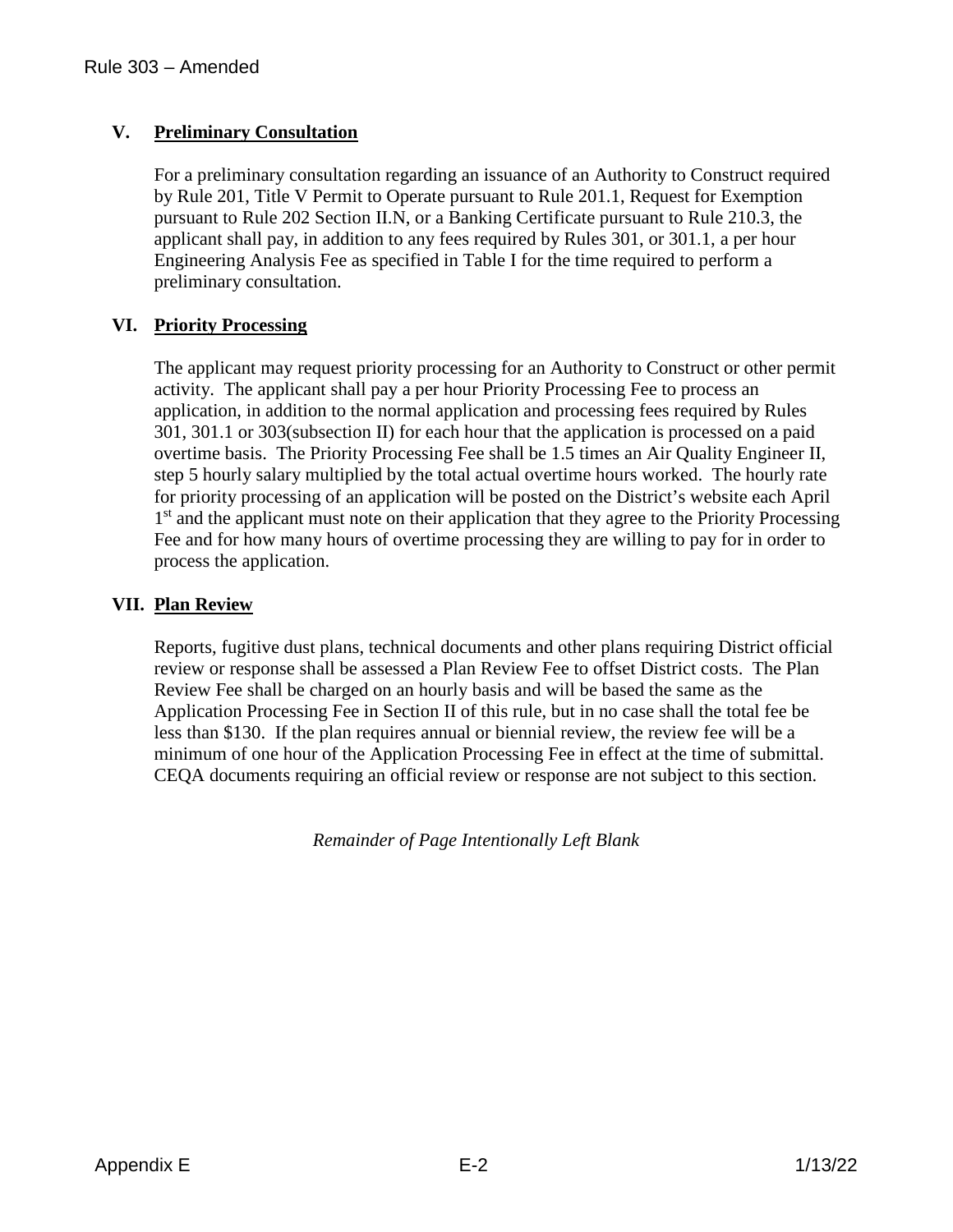# **APPENDIX F**

**AMENDED RULE 303**

**MISCELLANEOUS FEES**

**STRIKEOUT UNDERLINE**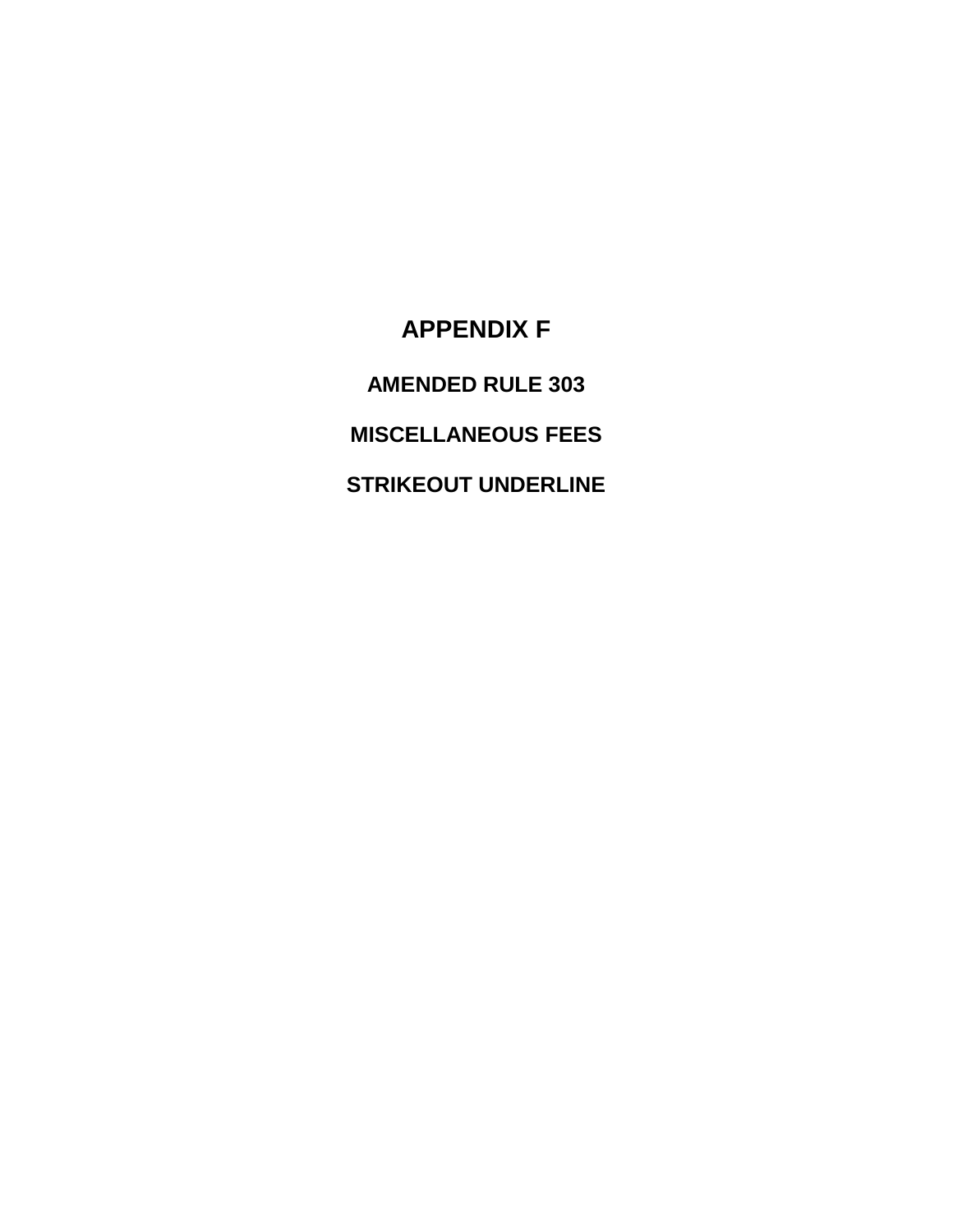#### **RULE 303 Miscellaneous Fees** - Adopted 4/18/72; Amended 1/09/79, 6/01/93, 1/08/98, 3/13/08, 3/12/15, 1/13/22

## **I. Emissions Testing**

If the Air Pollution Control Officer finds an analysis of emissions from any source is necessary to determine the extent and amount of pollutants being discharged into the atmosphere because it cannot be determined by visual observation, he may order collection and analysis of samples by qualified personnel of the Air Pollution Control District. Time required for collecting and analyzing samples, preparing necessary reports, but excluding time required in going to and from the source, may be charged to the owner or operator of said source in a reasonable sum to be determined by the Air Pollution Control Officer. Such sum shall not exceed the actual cost of such work.

### **II. Application Processing**

For issuance of an Authority to Construct or Agriculture Engine Registration required by Rule 201, Title V Permit to Operate pursuant to Rule 201.1, or a Banking Certificate pursuant to Rule 210.3, the applicant shall pay, in addition to any fees required by Rules 301, or 301.1, a per hour Engineering Analysis Fee as specified in following table for the time required to process the application and the cost of all notices required by Rules 210.1, 201.1 and 210.3.

| Per Hour Engineering Analysis Fee for applications<br>received as of April 1 <sup>st</sup> each year |       | 20222 |         |
|------------------------------------------------------------------------------------------------------|-------|-------|---------|
|                                                                                                      | \$100 |       | $$110+$ |

## **III. CEQA Documents Preparation**

If the Control District prepares environmental impact reports or negative declarations or parts there of as a lead or responsible agency under the California Environmental Quality Act (CEQA) for which a permit is required by the Rules and Regulations of the Control District, the applicant shall be assessed a fee to offset District costs pursuant to Section 15045 of the California Office of Planning and Research's guidelines for implementation of the 1970 CEQA.

### **IV. Portable Equipment Inspections**

If the Control District finds it necessary to inspect a portable engine (and/or associated equipment) registered with the California Air Resources Board pursuant to Section 41753 of the California Health & Safety Code, it may charge an inspection fee as prescribed in Title 13 of the California Code of Regulations, Section 2461.